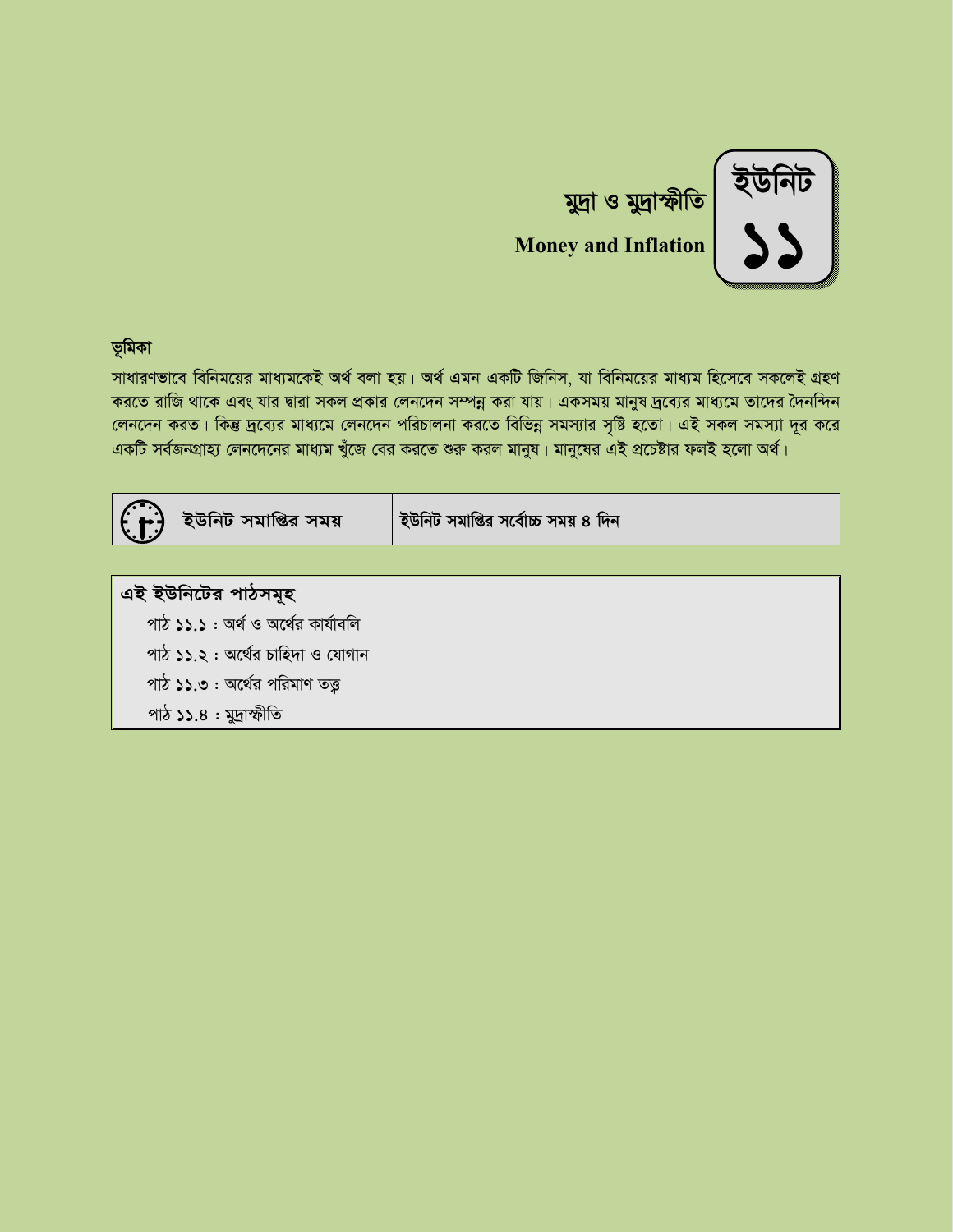

এই পাঠ শেষে শিক্ষাৰ্থীরা–

- অর্থের সংজ্ঞা সম্পর্কে ধারণা করতে পারবেন;
- বিভিন্ন প্রকার অর্থের সংজ্ঞা জানতে পারবেন;
- অর্থের কার্যাবলি বুঝতে পারবেন।

### মলপাঠ

#### দ্ৰব্য বিনিময় প্ৰথা (Barter System of Commodity)

উদ্ধত্ত দ্রব্যের বিনিময়ে প্রয়োজনীয় দ্রব্য সংগ্রহ করার নিয়মকে বিনিময় প্রথা বলা হয়। বিনিময় ব্যবস্থার প্রাথমিক যুগে যখন অর্থের প্রচলন ছিল না তখন মানুষ দ্রব্যের বিনিময়ে দ্রব্য সংগহ করত। অর্থাৎ নিজের উদ্বত্ত দ্রবটির বিনিময়ে অন্যের কাছ থেকে প্রয়োজনীয় দ্রব্যটি সংগ্রহ করত। যেমন–কৃষক গমের বিনিময়ে জেলের কাছ থেকে মাছ সংগ্রহ করত আবার জেলে মাছের বিনিময়ে কৃষকের কাছ থেকে গম সংগ্রহ করত। এভাবে দ্রব্যের বিনিময়ে দ্রব্য লেনদেন করাকে বলা হয় বিনিময় প্রথা। দ্রব্য বিনিময় প্রথার ক্ষেত্রে বেশ কিছু সমস্যা বা অসুবিধার সম্মুখীন হতে হয়। নিম্নে দ্রব্য বিনিময় প্রথার অসুবিধাগুলো দেওয়া হলো।

১। দ্রব্য বিনিময় প্রথার সবচেয়ে বড় অসুবিধা হলো পরস্পরের অভাবে অসামঞ্জস্যতা। যেমন-একজন কৃষকের গমের বিনিময়ে মাছের প্রয়োজন। অথচ জেলের প্রয়োজন কাপড়। তাহলে কৃষক এবং জেলের মধ্যে দ্রব্য বিনিময় হওয়া সম্ভব নয়। ২। দ্রব্য বিনিময় প্রথার আরেকটি বড় অসুবিধা হলো মানুষের পক্ষে সঞ্চয় করা সম্ভব হয় না। কেননা দ্রব্যের মাধ্যমে সঞ্চয় হলে দীর্ঘমেয়াদে দ্রব্য পচে যেতে পারে কিংবা নষ্ট হয়ে যেতে পারে। ৩। একজন লোক যদি যদি এক স্থান থেকে অন্য স্থানে ভ্ৰমণ করতে চাইত তাহলে বিনিময় প্রথার অধীনে সম্ভব ছিল না। কেননা কোথাও ভ্ৰমণ করতে হলে সাথে দ্রব্য নিয়ে যেতে হতো। কিন্তু খুব বেশি দ্রব্যসাময়ী সাথে রাখা সম্ভব হতো না। ৪। দ্রব্য বিনিময় প্রথা কার্যকর হতে হলে দ্রব্যসমূহ বিভাজ্য হতে হয়। কিন্তু এমন কিছু দ্রব্য আছে, যেগুলো বিভাজন করা যায় না। সেক্ষেত্রে বিনিময় প্রথা কার্যকর করা কঠিন। যেমন-একটি গরু ও একটি ঘড়ির কথা বলতে পারি।

ধরে নিই একটি গরু ১০টি ঘড়ির সমান। এ ক্ষেত্রে গরুওয়ালা একটি ঘড়ি পেতে চাইলে তাকে ১/১০ ভাগ গরুর মাংস দিতে হবে। কিন্তু গরুকে ১০ ভাগ করে ১ ভাগ দেওয়া সম্ভব নয়। তাই বাধ্য হয়ে গরুওয়ালা পুরো গরুর বিনিময়ে ১টি ঘড়ি বিনিময় করে। যার ফলে গরুওয়ালা ক্ষতিগ্রস্ত হয়। ৫। দ্রব্য বিনিময় প্রথার আরেকটি সমস্যা হলো দ্রব্যের মূল্য নির্ধারণ করা। যেমন-১টি গরু সমান ১০টি ঘড়ি হলে ১টি গরুর বিনিময়ে কত মণ চাল কিংবা কয়টি শার্ট পাওয়া যাবে এসব নির্ধারণ করাছিল খুবই কষ্টসাধ্য। ৬। দ্রব্য বিনিময় প্রথার অধীনে ঋণ প্রদান, ঋণগ্রহণ এবং ঋণ পরিশোধ অসুবিধা হতো। কেননা ঋণগ্রহীতা যদি ঋণদাতার কাছ থেকে ১ মণ চাল সংগ্রহ করে তাহলে নির্দিষ্ট সময় পরে আবার ১ মণ চাল পরিশোধ করতে হতো। কিন্তু ঋণগ্রহীতা যদি চাল ছাড়া অন্য কোনো দ্রব্যের মাধ্যমে ঋণ পরিশোধ করতে চায় তাহলে ঋণদাতা তা নিতে অস্বীকৃতি জানায়। অৰ্থাৎ যে দ্ৰব্যের মাধ্যমে ঋণ গ্ৰহণ করা হতো সেই একই দ্ৰব্যের মাধ্যমে ঋণ পরিশোধ করতে হতো, যা বাস্তবে অসম্ভব। উপরোক্ত অসুবিধাগুলোর কারণে দ্রব্য বিনিময় প্রথা রহিত হয়ে অর্থের প্রচলন এবং অর্থ লেনদেনকে অনেক সহজ করে দিয়েছে।

**অর্থের সৃষ্টি ও এর বিভিন্ন ধারণা :** সাধারণভাবে বিনিময়ের মাধ্যমকেই অর্থ বলা হয়। অর্থ এমন একটি জিনিস, যা বিনিময়ের মাধ্যম হিসেবে সকলেই গ্রহণ করতে রাজি থাকে এবং যার দ্বারা সকল প্রকার লেনদেন সম্পন্ন করা যায়।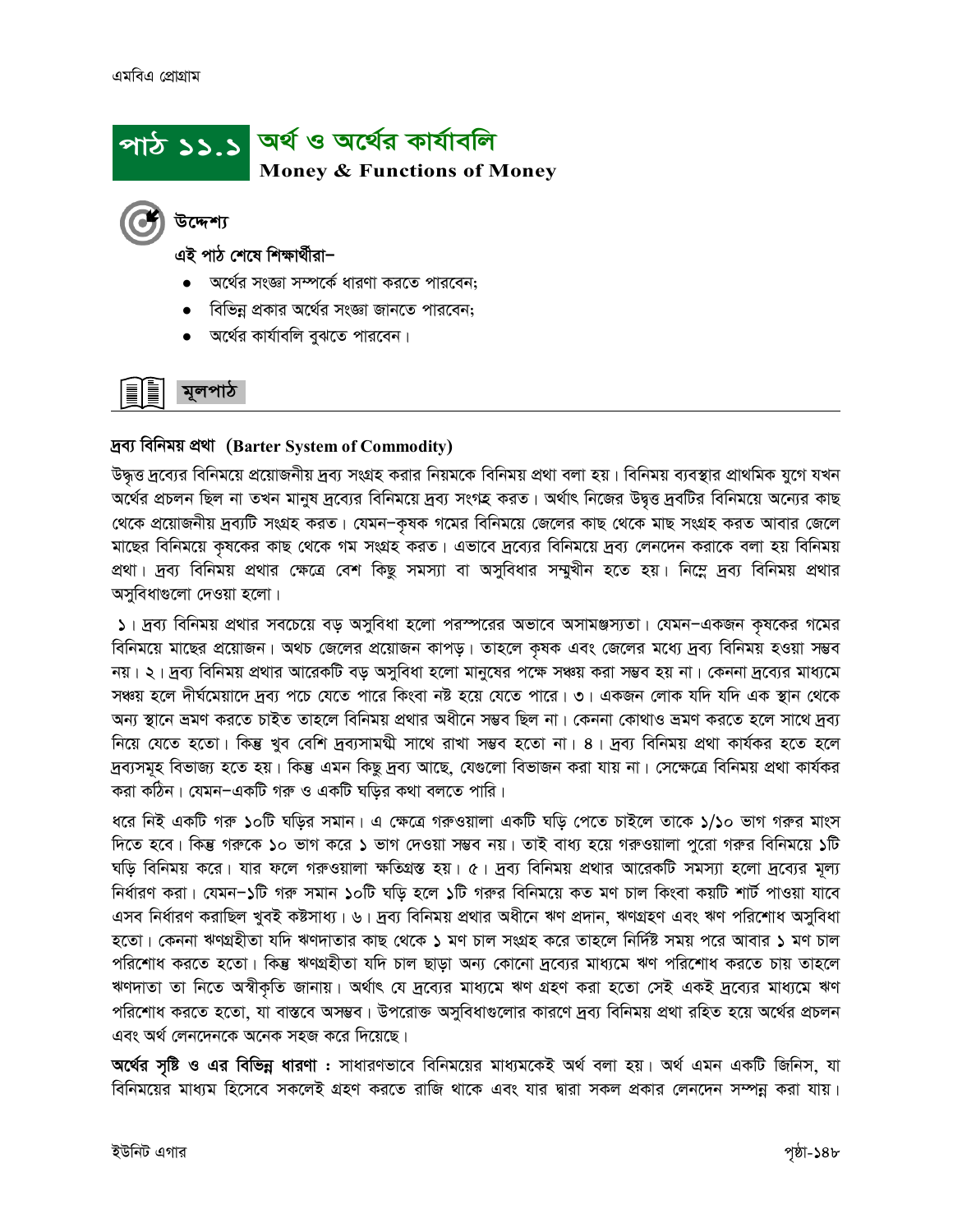একসময় মানুষ দ্রব্যের মাধ্যমে তাদের দৈনন্দিন লেনদেন করত। কিন্তু দ্রব্যের মাধ্যমে লেনদেন পরিচালনা করতে বিভিন্ন সমস্যার সৃষ্টি হতো। এই সকল সমস্যা দূর করে একটি সর্বজনগ্রাহ্য লেনদেনের মাধ্যম খুঁজে বের করতে শুরু করল মানুষ। মানুষের এই প্রচেষ্টার ফলই হলো অর্থ। বিভিন্ন অর্থনীতিবিদ অর্থের বিভিন্ন সংজ্ঞা প্রদান করেছেন। নিম্নে অর্থের কয়েকটি উল্লেখযোগ্য সংজ্ঞা প্রদান করা হলো।

- ১। অর্থনীতিবিদ জিউফ্রে ক্রাউথার বলেন, 'অর্থ এমন একটি জিনিস, যা বিনিময়ের মাধ্যম হিসেবে সকলের নিকট গ্রহণযোগ্য এবং যা মূল্যের পরিমাপক ও সঞ্চয়ের বাহন হিসেবে কাজ করে।'
- ২। অর্থনীতিবিদ Richard Sayers বলেন, 'যে বম্ভ দেনা-পাওনা মিটানোর কার্যে ব্যাপকভাবে গৃহীত হয় তাকে অর্থ বলা হয়।'
- ৩। অর্থনীতিবিদ Michael Walker-এর মতে, 'অর্থ যা করে তা-ই অর্থ।'
- ৪। অর্থনীতিবিদ Dennis Robertson বলেন, 'দ্রব্য সামগ্রিক দাম অথবা অন্যান্য ব্যবসায়গত কার্যকলাপের পাওনা হিসাবে যা সাধারণত সর্বত্র গ্রহণযোগ্য তা-ই অর্থ।'
- ৫। অৰ্থনীতিবিদ George Cole বলেন, 'অৰ্থ এমন একটি জিনিস, যা সকলেই সাধারণভাবে দেনা-পাওনা মেটাতে এবং ঋণ পরিশোধে ব্যবহার করে।'
- ৬। অর্থনীতিবিদ George Knapp-এর মতে, 'যে বম্ভ ঋণ পরিশোধের জন্য আইনগতভাবে গ্রহণযোগ্য তাকেই অর্থ বলা হয়।'
- ৭। অর্থনীতিবিদ John Maynard Keynes বলেন, 'যে বম্ভ হস্তান্তর করে ঋণ ও দামের চুক্তি মেটানো যায় এবং যার মাধ্যমে ক্রয়ক্ষমতা ধরে রাখা যায় তাকেই অর্থ বলে।'

উপরিউক্ত সংজ্ঞাগুলোর পরিপ্রেক্ষিতে বলা যায়, যে বস্তু বিনিময়ের মাধ্যম এবং দেনা-পাওনা মেটানোর উপায় হিসেবে সকলের নিকট গ্রহণযোগ্য এবং যা মূল্যের পরিমাপক ও সঞ্চয়ের বাহন হিসেবে কাজ করে তাকেই অর্থ বা মুদ্রা বলা হয়।

অর্থের বিভিন্ন ধারণা (Different Concepts of Money) : পৃথিবীর বিভিন্ন দেশে বিভিন্ন ধরনের অর্থ প্রচলিত আছে। আবার দেশের অভ্যন্তরে ও বিভিন্ন প্রকারের মুদ্রার ব্যবহার দেখা যায়। নিম্নে বিভিন্ন ধরনের মুদ্রার সংক্ষিপ্ত বর্ণনা দেওয়া হলো।

 $\vert$  )। হিসাবগত মুদ্রা (Money of Account) : অর্থের যে নাম বা উপাধিতে দেশের যাবতীয় হিসাব-নিকাশ ও লেনদেন চলে তাকে বলা হয় হিসাবগত মুদ্রা। যেমন-বাংলাদেশের টাকা, ভারতের রুপি, আমেরিকার ডলার, ব্রিটেনের পাউন্ড, কুয়েতের দিনার ইত্যাদি হিসাবি মুদ্রার উদাহরণ।

২। প্রকৃত মুদ্রা (Actual Money) : বাস্তব জীবনে যে অর্থের মাধ্যমে লেনদেনকার্য সম্পাদন করা হয়, তাকে বলা হয় প্রকৃত মুদ্রা। যেমন– ১ টাকা থেকে ৫০০ টাকা পর্যন্ত বাংলাদেশের প্রচলিত সকল ধাতব মুদ্রা ও কাগজি নোটকে প্রকৃত মুদ্রা বলা হয়।

৩। বিহিত মুদ্রা (Legal Tender) : যে অর্থ সরকারের আইনগতভাবে স্বীকৃত এবং লেনদেন ক্ষেত্রে ও জনসাধারণ ব্যবহার করতে বাধ্য থাকে, তাকে বলা হয় বিহিত মুদ্রা। যেমন-বাংলাদেশের প্রচলিত ১ টাকা, ২ টাকা, ১০ টাকা, ২০ টাকা, ৫০ টাকা ইত্যাদি কাগজি নোট ও বিভিন্ন প্রকার মুদ্রা হলো বিহিত মুদ্রা।

8। ঐচ্ছিক মুদ্রা (Optional Money) : যে অর্থ জনগণ লেনদেনকার্যে ব্যবহার করতে আইনগতভাবে বাধ্য নয়; তবে প্রয়োজনে লেনদেনকাজে সহায়তা করে, তাকে ঐচ্ছিক মুদ্রা বলা হয়। যেমন–ব্যাংকের চেক, প্রাইজ বন্ড ইত্যাদি।

 $c$ । প্রামাণিক মুদ্রা (Standard Money) : যে মুদ্রার দৃশ্যমান মূল্য এবং বাস্তব মূল্য পরস্পর সমান হয়, তাকে বলা হয় প্রামাণিক মুদ্রা। অর্থাৎ প্রামাণিক মুদ্রা গলানোর মাধ্যমে যে ধাতু পাওয়া যায় তার মূল্য মুদ্রার মূল্যের সমপরিমাণ হবে।

৬। প্রতীক মুদ্রা (Token Money) : যে ধাতব অর্থের গায়ে লিখিত মূল্য তার অন্তর্নিহিত মূল্যের চেয়ে কম হয় তাকে প্ৰতীক মুদ্ৰা বলা হয়।

৭। **আদিষ্ট মুদ্রা (Fiat Money):** যে অর্থ সরকারের নির্বাহী আদেশের কারণে জনগণ লেনদেনকার্যে ব্যবহার করতে বাধ্য হয়; কিন্তু এ ধরনের অর্থের নিজস্ব কোনো নির্দিষ্ট মূল্য নেই, তাকে আদিষ্ট মুদ্রা বলা হয়। যেমন–সরকারি আদেশে দেশে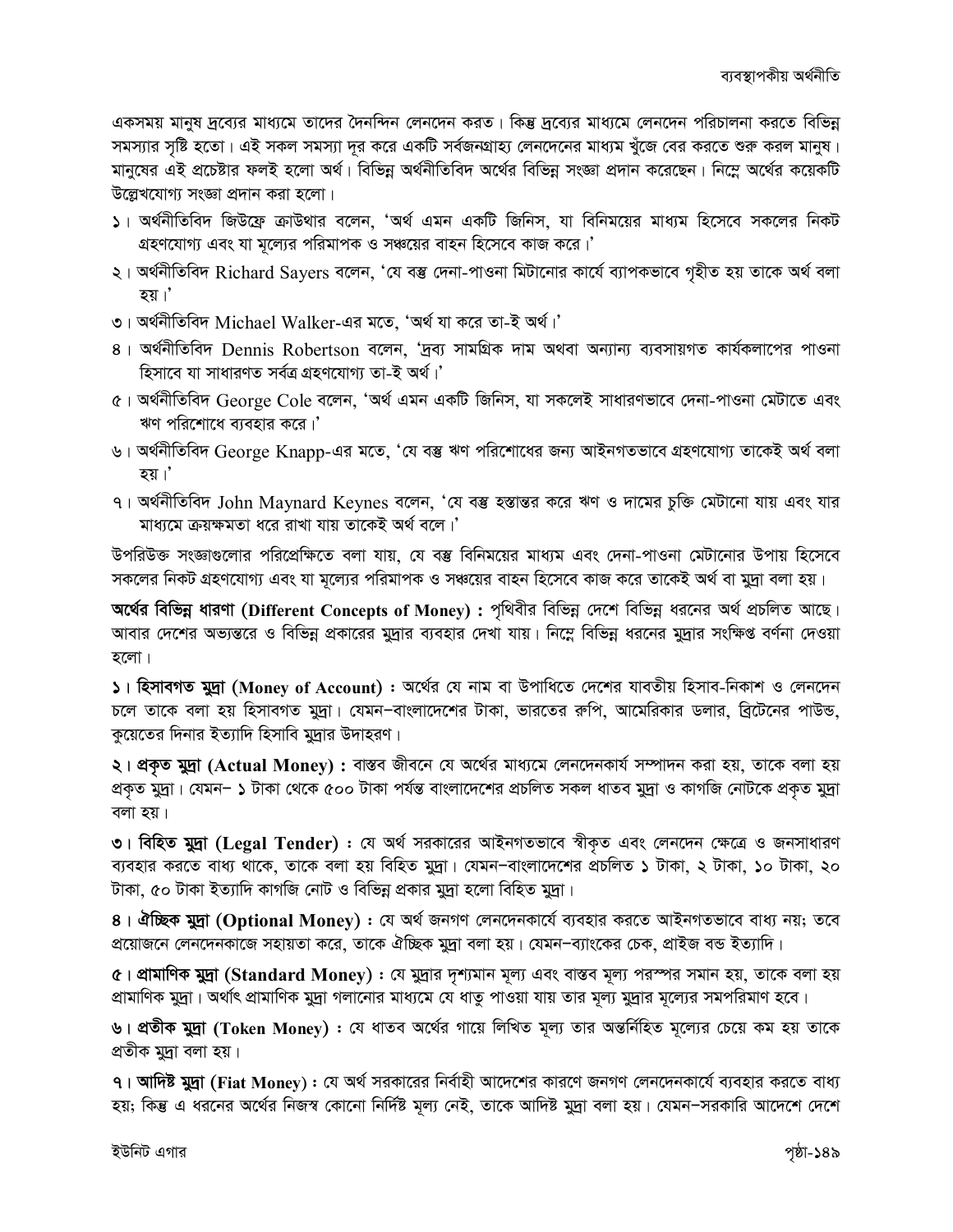প্রচলিত কাগজি নোটসমূহকে আদিষ্ট মুদ্রা বলা হয়।

৮। ব্যাংক অর্থ (Bank Money) : বিনিময়ের মাধ্যমে সৃষ্টি করার জন্য ব্যাংকসমূহ যেসব ঋণপত্র ইস্যু করে, সেগুলোকে বলা হয় ব্যাংক অর্থ। যেমন–ব্যাংক ড্রাফট, পে-অডার্র, চেক ইত্যাদি।

৯। প্রায় মুদ্রা (Near Money) : যে সকল সম্পদ সরাসরি লেনদেনকাজে ব্যবহার করা যায় না; তবে চাইলে সহজেই অর্থে রূপান্তর করা যায়, সেগুলোকে বলা হয় প্রায় মুদ্রা। যেমন–ট্রেজারি বিল, চাহিদা আমানত, প্রাইজ বন্ড, সরকারি বন্ড ইত্যাদি।

১০। সংকীর্ণ মুদ্রা (Narrow Monev) : সংকীর্ণ মুদ্রা বলতে আমরা ব্যাংকবহির্ভূত অর্থ, অর্থাৎ জনগণের হাতের নগদ অর্থ এবং তফসিলি ব্যাংকে রক্ষিত চাহিদা আমানতের সমষ্টিকে বুঝি। অর্থাৎ  $M1 = CU + DD$  যেখানে  $M1 =$ সংকীর্ণ মুদ্রা  $CU$  = জনগণের কাছে রক্ষিত অর্থ এবং  $DD$  = ব্যাংকের চাহিদা আমানত। সংকীর্ণ মুদ্রার তারল্য সাধারণত বেশি থাকে।

১১। বিস্তৃত/প্রশস্ত মুদ্রা (Broad Money) : সংকীর্ণ মুদ্রা এবং ব্যাংকের মেয়াদি আমানতের যোগফলকে বলা হয় বিস্তৃত মুদ্রা। অর্থাৎ M2 = M1 + TD = CU + DD + TD যেখানে, M2 = বিস্তৃত মুদ্রা TD = তফসিলি ব্যাংকের মেয়াদি আমানত।

১২। M3 বিস্তৃত মুদ্রার সাথে দীর্ঘমেয়াদি স্থায়ী আমানত, স্বল্প তারল্য সম্পন্ন ট্রেজারি বিল, সঞ্চয়পত্র, বিভিন্ন ধরনের বন্ড ইত্যাদি মিলে হয় M3। অৰ্থাৎ M3 = M2 + DL যেখানে, M2 = বিস্তৃত মুদ্ৰা, DL = দীৰ্ঘমেয়াদি স্থয়ী আমানত, স্বল্প তারল্যসম্পন্ন ট্রেজারি বিল, সঞ্চয়পত্র, বিভিন্ন ধরনের বন্ড ইত্যাদি।

সংকীর্ণ মুদ্রা ও বিস্তৃত মুদ্রার মধ্যে পার্থক্য (Different between M1 and M2) : সংকীর্ণ মুদ্রা ও বিস্তৃত মুদ্রার মধ্যে নিম্নোক্ত পার্থক্যসমূহ রয়েছে।

- ১। সংকীর্ণ মুদ্রার তারল্য বিস্তৃত মুদ্রার তারল্যের চেয়ে বেশি। এ জন্য প্রাতিষ্ঠানিক এবং ফাংশনগত দিক থেকে সংকীর্ণ মদ্রা বেশি জনপ্রিয়।
- ২। বিস্তৃত মুদ্রার মেয়াদি আমানতকে ভাঙিয়ে নগদ অর্থে রূপান্তর করা সময়সাপেক্ষ ব্যাপার। কিন্তু সংকীর্ণ মুদ্রায় এ ধরনের কোনো জটিলতা নেই।
- ৩। সংকীর্ণ মুদ্রার সমীকরণ, M1 = CU + DD; কিন্তু বিস্তৃত মুদ্রার সমীকরণ, M2 = M1 + TD = CU + DD + TD
- ৪। সংকীর্ণ মুদ্রা হচ্ছে বিস্তৃত মুদ্রার একটি অংশ মাত্র। এই সংকীর্ণ মুদ্রা দ্বারা বিস্তৃত মুদ্রা প্রভাবিত হয়। এরা একে অন্যের পরিপূরক।
- ৫। সংকীর্ণ মুদ্রার চেয়ে বিস্তৃত মুদ্রার জাতীয় আয়ের সাথে বেশি জড়িত। তাই আর্থিক নীতি প্রণয়ন এবং বাস্তবায়নে সংকীর্ণ মুদ্রার চেয়ে বিস্তৃত/ব্যাপক মুদ্রাকেই বেশি পছন্দ করা হয়।

#### অর্থের কার্যাবলি (Functions of Money):

আধুনিক অৰ্থনীতি একান্ত অৰ্থভিত্তিক। ফলে বৰ্তমান অৰ্থব্যবস্থায় অৰ্থ একটি অপৱিহাৰ্য উপাদান হিসেবে পৱিগণিত। মানুষের অর্থনৈতিক ও সামাজিক জীবনে অর্থ প্রধানত তিন ধরনের কার্য সম্পাদন করে থাকে। যথা :

- (ক) বাণিজ্যিক কাৰ্যাবলি
- (খ) সামাজিক কাৰ্যাবলি এবং
- (গ) মনস্তাত্ত্বিক কাৰ্যাবলি।
- ক) বাণিজ্যিক কাৰ্যাবলি (Commercial Functions)

অর্থের মৌলিক ও গুরুতুপূর্ণ কাজগুলোই বাণিজ্যিক কার্যাবলি। অর্থের প্রধান কার্যাবলি হলো :

"Money is a matter of functions, a medium, a measure, a standard, a store." अर्था९ अर्थित काज रखा চার-মাধ্যম, পরিমাপক, মান ও ভাণ্ডার।

নিম্লে অর্থের বাণিজ্যিক কার্যাবলি আলোচনা করা হলো :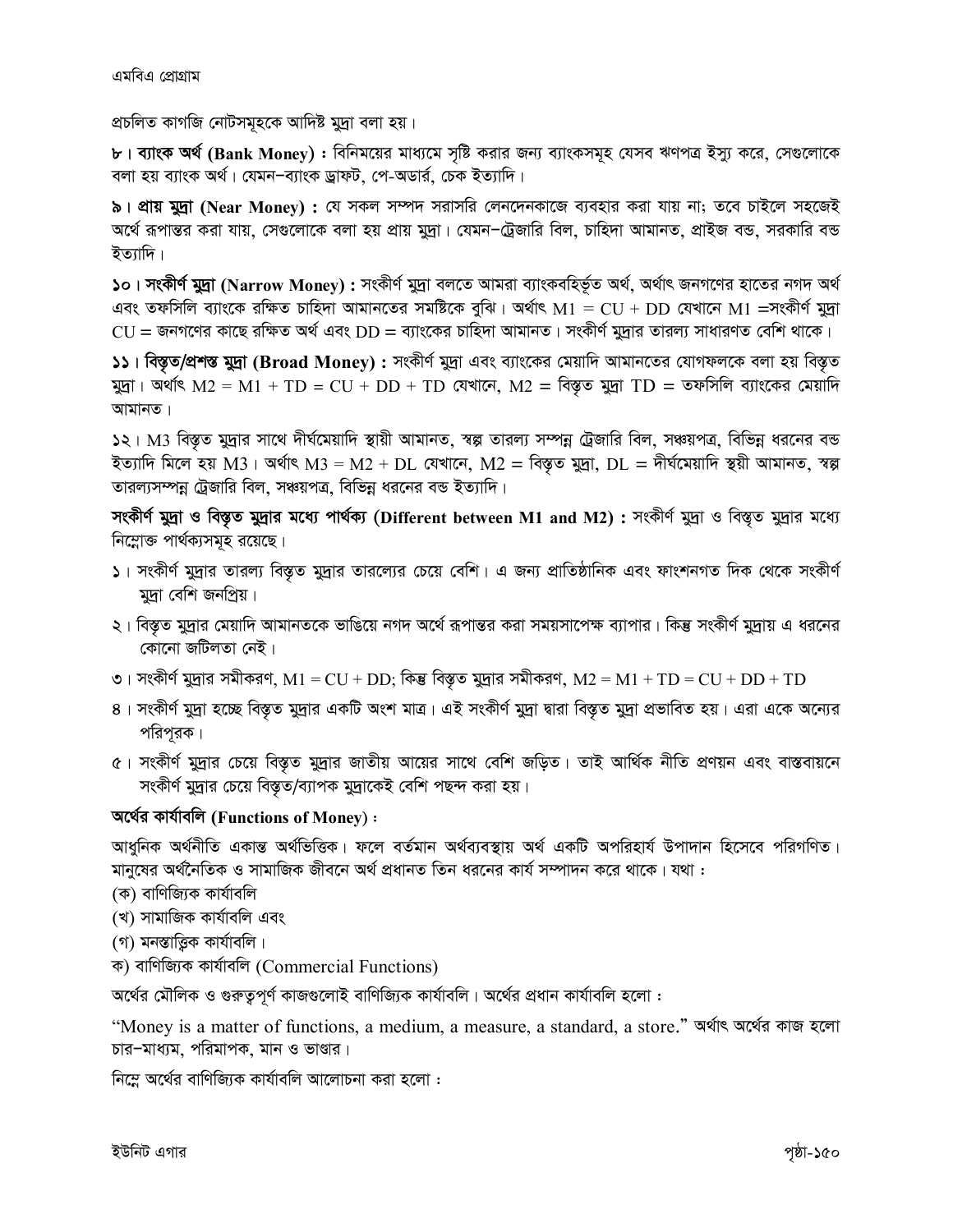১। বিনিময়ের মাধ্যম : অর্থের প্রাথমিক ও প্রধান কাজ হলো বিনিময়ের মাধ্যম হিসেবে লেনদেন সম্পন্ন করা। অর্থই বিনিময়ের সর্বজনগ্রাহ্য মাধ্যম। তাই এর দ্বারা যেকোন পরিমাণ পণ্য ও সেবা ক্রয়-বিক্রয় করা যায়। ফলে লেনদেন সহজ ও গতিশীল হয়।

২। **মূল্যের পরিমাপক :** দ্রব্য বিনিময় প্রথায় মূল্য পরিমাপের কোনো সাধারণ মানদণ্ড না থাকায় বিভিন্ন দ্রব্যের আপেক্ষিক মূল্য নির্ধারণ করা কঠিন ছিল। কিন্তু অর্থ সকল দ্রব্য, সেবা বা সম্পদের মূল্য পরিমাপের সাধারণ মানদণ্ড হিসেবে কাজ করে বিধায় বিনিময় ব্যবস্থার উন্নয়ন, সম্প্রসারণ ও লেনদেন সহজতর হয়েছে।

৩। স্থগিত লেনদেনের মান : স্থগিত লেনদেন বলতে ভবিষ্যৎ দেনা-পাওনাকে নির্দেশ করে। দ্রব্যমূল্য দ্রুত পরিবর্তনশীল হলেও অর্থের মূল্য দ্রুত পরিবর্তনশীল নয়। ঋণদাতা অর্থ দ্বারা ঋণদেয় এবং ঋণগ্রহীতা অর্থ দ্বারা তা পরিশোধ করে। ফলে অৰ্থনৈতিক কৰ্মকাণ্ড নিৰ্বিঘ্নে চলতে থাকে।

৪। সঞ্চয়ের বাহন : অধিকাংশ দ্রব্যসামগ্রী পচনশীল ও ক্ষণস্থায়ী বলে দ্রব্য বিনিময় প্রথায় দ্রব্যের মাধ্যমে সঞ্চয় সম্ভব নয়। কিন্তু অর্থ দ্বারা সবকিছু ক্রয় করা যায় বলে এরূপ দ্রব্যসামগ্রী বা সেবায় মূল্য অর্থের মাধ্যমে সংরক্ষণ করা সম্ভব। বর্তমানে মানুষ তার উৎপাদিত আয় থেকে ভোগ ব্যয় বাদ দিয়ে যা উদ্ধত্ত থাকে তা অর্থের মাধ্যমে সঞ্চয় হতে পারে।

৫। মূল্য স্থানান্তরের বাহন : অনেক দ্রব্যসামগ্রী এক জায়গা থেকে অন্য জায়গায় সহজ ও নিরাপদে স্থানান্তর করা যায় না। যেমন– অনেক স্থাবর ও অস্থাবর সম্পত্তি আছে, যা এক স্থান থেকে অন্য স্থানে স্থানান্তর করা যায় না, কিন্তু অর্থের মাধ্যমে তা বিক্রয় করে এর মূল্য সহজে দূরে স্থানান্তর করা যায়। এভাবে মূল্য স্থানান্তরের মাধ্যমে অর্থসম্পদ ব্যবহার ও আর্থিক লেনদেনে সাহায্য করে।

৬। ঋণের ভিত্তি : অর্থ ঋণের ভিত্তি হিসেবে কাজ করে। বর্তমান কালে ব্যাবসায়িক লেনদেনের অধিকাংশ বিভিন্ন ধরনের ঋণপত্র যেমন- চেক, ব্যাংক ড্রাফট, বিনিময় বিল প্রভৃতির সাহায্যে সম্পন্ন হয়। ব্যাংকে আমানত হিসেবে রক্ষিত নগদ অৰ্থের ভিত্তিতেই ব্যাংক এসব ঋণপত্র প্রচলন করে।

৭। তারল্যের মান : অর্থ সবচেয়ে বেশি বিবেচিত হয় তরল সম্পদ হিসেবে। অর্থের তারল্য গুণের ফলে দ্রব্যসামগ্রীকে যেমন সহজেই অর্থে রূপান্তর করা যায়, তেমনই অর্থকে দ্রব্যসামগ্রীতে রূপান্তর করা যায়। এভাবে অর্থ তারল্যের মান হিসেবে কাজ করে।

#### খ) সামাজিক কাৰ্যাবলি (Social Functions)

অর্থ নানা সামাজিক কার্যাবলি সম্পাদন করে থাকে। অর্থের সামাজিক কার্যাবলি বর্তমানে গুরুত্বের সাথে স্বীকার করা হয়। যেমন–

১। সামাজিক মর্যাদা ও নিশ্চয়তার প্রতীক : সামাজে মানুষের মর্যাদা ও নিরাপত্তা দ্রব্যসামগ্রী ও সম্পদের আর্থিক মূল্যমানের দ্বারাই নির্ণীত হয়।

২। সামাজিক সম্পর্ক রক্ষা : বিভিন্ন সামাজিক অনুষ্ঠান ও উৎসবের ক্ষেত্রে অর্থ দ্বারা উপহার-উপঢৌকন প্রদান করে অনেক সামাজিক দায়দায়িত্ব পালন করা যায়। এর ফলে সামাজিক বন্ধন দূঢ় হয় এবং সংস্কৃতি ও সভ্যতার বিকাশ ঘটে।

গ) মনস্তাত্ত্বিক কাৰ্যাবলি (Psychological Functions): আধুনিককালে অৰ্থ সামাজিক মৰ্যাদার বাহন হিসেবে কাজ করে। ধনী ব্যক্তিদের সমাজে ভিন্ন দৃষ্টিতে দেখা হয়। এ ছাড়া নগদ অর্থ মানুষের মনোবল বাড়ায় এবং মানুষকে উৎফুল্ল রাখে। এর ফলে সমাজে অর্থনৈতিক নিরাপত্তা বোধ বৃদ্ধি পায় এবং বম্ভগত প্রগতি তুরান্বিত হয়। এভাবে অর্থ তার বিভিন্নমুখী ব্যবহার ও উপযোগ দ্বারা ব্যক্তিজীবনে মনস্তাত্ত্বিক প্রভাব সৃষ্টি করে।

#### আধুনিক অৰ্থনীতিতে অৰ্থের ভূমিকা (Importance/Role of Money in the Modern Economy)

আধুনিক অৰ্থনীতিতে অৰ্থের ভূমিকা বিশেষ গুরুতুপূর্ণ। অর্থ ছাড়া কোনো দেশেরই অর্থনৈতিক কাঠামো গড়ে উঠতে পারে না। অর্থনীতির বিভিন্ন ক্ষেত্রে অর্থের গুরুতু সম্পর্কে নিম্নে আলোচনা করা হলো :

১। বিনিময়ের ক্ষেত্রে : অর্থ প্রচলনের ফলে বিনিময় ব্যবস্থা অত্যন্ত সহজ ও সরল হয়েছে। অর্থ বিনিময়ের সর্বজনগ্রাহ্য মাধ্যম হিসেবে বিবেচিত হওয়ায় এখন আর ক্রেতা-বিক্রেতার মধ্যে লেনদেনের সামঞ্জস্যের দরকার হয় না। বর্তমানে অর্থ ব্যবহারের মাধ্যমে ক্রেতা ও বিক্রেতা ইচ্ছামতো দ্রব্যসামগ্রী ক্রয়-বিক্রয় করতে পারে।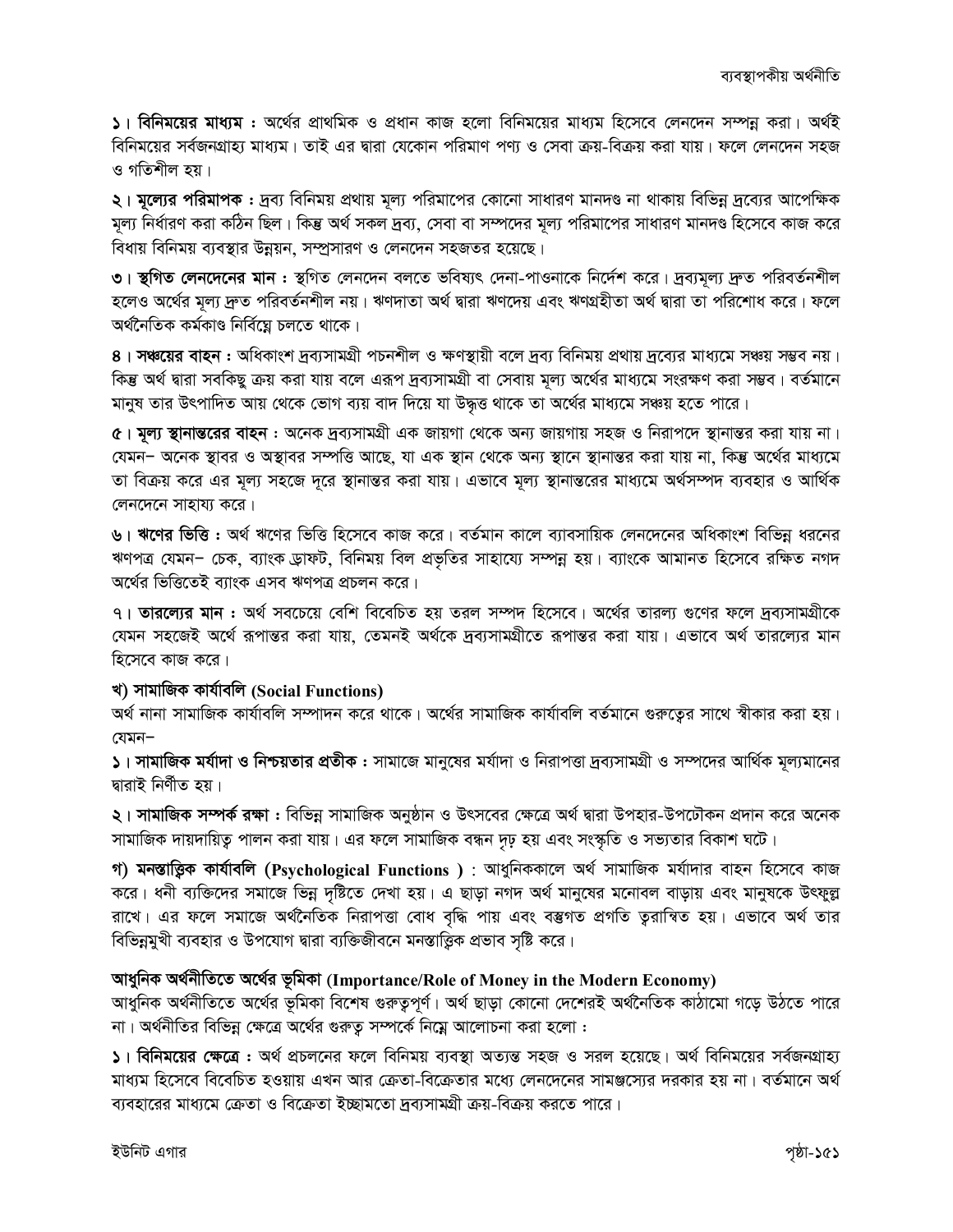২। মূল্য পরিমাপের ক্ষেত্রে : মূল্য পরিমাপের ক্ষেত্রে অর্থ গুরুত্বপূর্ণ ভূমিকা পালন করে। দ্রব্য বিনিময় ব্যবস্থায় মূল্য পরিমাপের কোনো সাধারণ মাপকাঠি ছিল না। কিন্তু বর্তমানে অর্থ মূল্যের সাধারণ পরিমাপক হিসেবে ব্যবহৃত হয়। বর্তমানে সব দ্রব্যের মূল্য অর্থের মাধ্যমে পরিমাপ করা যায়।

৩। **সঞ্চয়ের ক্ষেত্রে :** সঞ্চয়ের ক্ষেত্রে অর্থ গুরুত্বপূর্ণ ভূমিকা পালন করে। মানুষ তার আয়ের সবটাই বর্তমান ভোগের জন্য ব্যয় করে না। সে এর কিছু অংশ ভবিষ্যতের জন্য সঞ্চয় করে। কিন্তু দ্রব্যের মাধ্যমে সঞ্চয় করা খুবই অসুবিধাজনক। এর জন্য মানুষ উদ্বত্ত দ্রব্যসামগ্রী বিক্রি করে তার মূল্য অর্থের মাধ্যমে ধরে রাখে। এভাবে অর্থ সঞ্চয়ের বাহন হিসেবে কাজ করে এবং মূলধন গঠনে সাহায্য করে।

৪। **ভবিষ্যৎ দেনা-পাওনা মেটানোর ক্ষেত্রে :** অর্থ মানুষের ভবিষ্যৎ দেনা-পাওনা মেটানোর ক্ষেত্রে গুরুত্বপূর্ণ ভূমিকা পালন করে। আধুনিক সমাজে আর্থিক লেনদেন বেশির ভাগ ঋণের মাধ্যমে সম্পাদিত হয়। অর্থের মূল্য সহজে পরিবর্তিত হয় না বলে মানুষ অর্থের মাধ্যমে ভবিষ্যৎ দেনা-পাওনার হিসাব-নিকাশ করে থাকে।

৫। **উৎপাদন ক্ষেত্রে :** আধুনিক উৎপাদন ব্যবস্থায় অর্থের ভূমিকা গুরুত্বপূর্ণ। বর্তমান কালে অর্থের মাধ্যমে উৎপাদনের বিভিন্ন উপাদান যথা– ভূমি, শ্রম, কল-কারখানার যন্ত্রপাতি, কাঁচামাল প্রভৃতি সহজেই সংগ্রহ করা যায়।

৬। ভোগের ক্ষেত্রে : ভোগের ক্ষেত্রেও অর্থ গুরুত্বপূণ ভূমিকা পালন করে। অর্থ হলো সবচেয়ে তরল সম্পদ। যে কারণে ভোগকারী তার ইচ্ছামতো অর্থ দ্বারা যেকোনো দ্রব্যসামগ্রী ক্রয় করে ভোগ করতে পারে।

৭। আয় বন্টনের ক্ষেত্রে : আয় বন্টনের ক্ষেত্রেও অর্থের ভূমিকা বিশেষ গুরুতুপূর্ণ। অর্থ উৎপাদনের বিভিন্ন উপাদানের মধ্যে আয় বণ্টনে সাহায্য করে। বস্তুত অর্থের মাধ্যমে বিভিন্ন উপাদানের মূল্য নির্ধারিত হয় এবং সে অনুযায়ী তাদের পারিশ্রমিক প্রদান করা হয়।

৮। মূল্য স্থানান্তরের ক্ষেত্রে : অর্থ প্রচলনের ফলে বর্তমানে সহজেই তার স্থাবর ও অস্থাবর সম্পত্তি স্থানান্তর করতে সক্ষম হয়েছে। মানুষ কোনো দ্রব্যসামগ্রী বা সম্পত্তি এক স্থানে বিক্রি করে তার মূল্য অর্থের মাধ্যমে সংগ্রহ করতে পারে এবং এই অর্থ মূল্য দ্বারা অন্যত্র দ্রব্যসামগ্রী বা সম্পত্তি ক্রয় করতে পারে।

৯। ব্যবসায় বানিজ্যের ক্ষেত্রে : অর্থ ব্যবসা-বাণিজ্য সম্প্রসারণের ক্ষেত্রেও গুরুত্বপূর্ণ ভূমিকা পালন করে। অর্থ সহজে বহনযোগ্য ও সকলের নিকট গ্রহণযোগ্য বলে ব্যবসায় বাণিজ্যের ক্ষেত্রে উল্লেখযোগ্য উন্নতি সাধিত হয়েছে।

১০। রাষ্ট্রের অর্থনৈতিক কার্যাবলি পরিচালনার ক্ষেত্রে : রাষ্ট্রের অর্থনৈতিক কার্যাবলি পরিচালনার ক্ষেত্রেও অর্থ গুরুতুপূর্ণ ভূমিকা পালন করে। সরকারি আয়-ব্যয়ের যাবতীয় হিসাব-নিকাশ অর্থের মাধ্যমে রাখা হয়। এর ফলে সরকারের অৰ্থনৈতিক কাৰ্যাবলি সঠিকভাবে পরিচালনা করা সহজ হয়।

উপরোক্ত আলোচনা থেকে বোঝা যায়, আধুনিক সমাজব্যবস্থায় অর্থের ভূমিকা অপরিসীম। অর্থকে কেন্দ্র করেই বর্তমান অৰ্থনৈতিক জগৎ আবৰ্তিত হচ্ছে।

এ প্রসঙ্গে অর্থনীতিবিদ ক্রাউথার বলেন, 'অর্থনীতিতে মানুষের সমাজ জীবনের ব্যবস্থায় বাণিজ্যসংক্রান্ত কার্যাবলির ক্ষেত্রে অর্থ একটি অনবদ্য আবিষ্কার, যাকে কেন্দ্র করে বাকি সব কিছুই প্রতিষ্ঠিত।

এর গুরুত্ব সম্পর্কে অর্থনীতিবিদ Golden Weiser-এর মত হলো, 'আধ্যাত্মিক কল্যাণের ক্ষেত্রে অর্থের সঠিক পরিমাপ ও বণ্টন হয়তো দ্বিতীয় পর্যায়ে উপাদান বা কোনো উপাদান হিসেবেই বিবেচিত না হতে পারে, কিন্তু অর্থনৈতিক কল্যাণের রূপ সৃষ্টিতে অৰ্থ নিঃসন্দেহে একটি শক্তিশালী উপাদান।' অতএব বলা যায়, আধুনিক অৰ্থনীতিতে নিঃসন্দেহে অৰ্থের গুরুত্ব অপরিসীম।

#### সারসংক্ষেপ  $\sqrt{2}$

- দ্রব্যসামগ্রীর দাম অথবা অন্যান্য ব্যবসায়গত কার্যকলাপের পাওনা হিসাবে যা সাধারণত সর্বত্র গ্রহণযোগ্য তা-ই অৰ্থ।
- সংকীৰ্ণ মুদ্ৰা হচ্ছে বিস্তৃত মুদ্ৰার একটি অংশ মাত্ৰ। এই সংকীৰ্ণ মুদ্ৰা দ্বারা বিস্তৃত মুদ্ৰা প্ৰভাবিত হয়। এরা একে অন্যের পরিপূরক।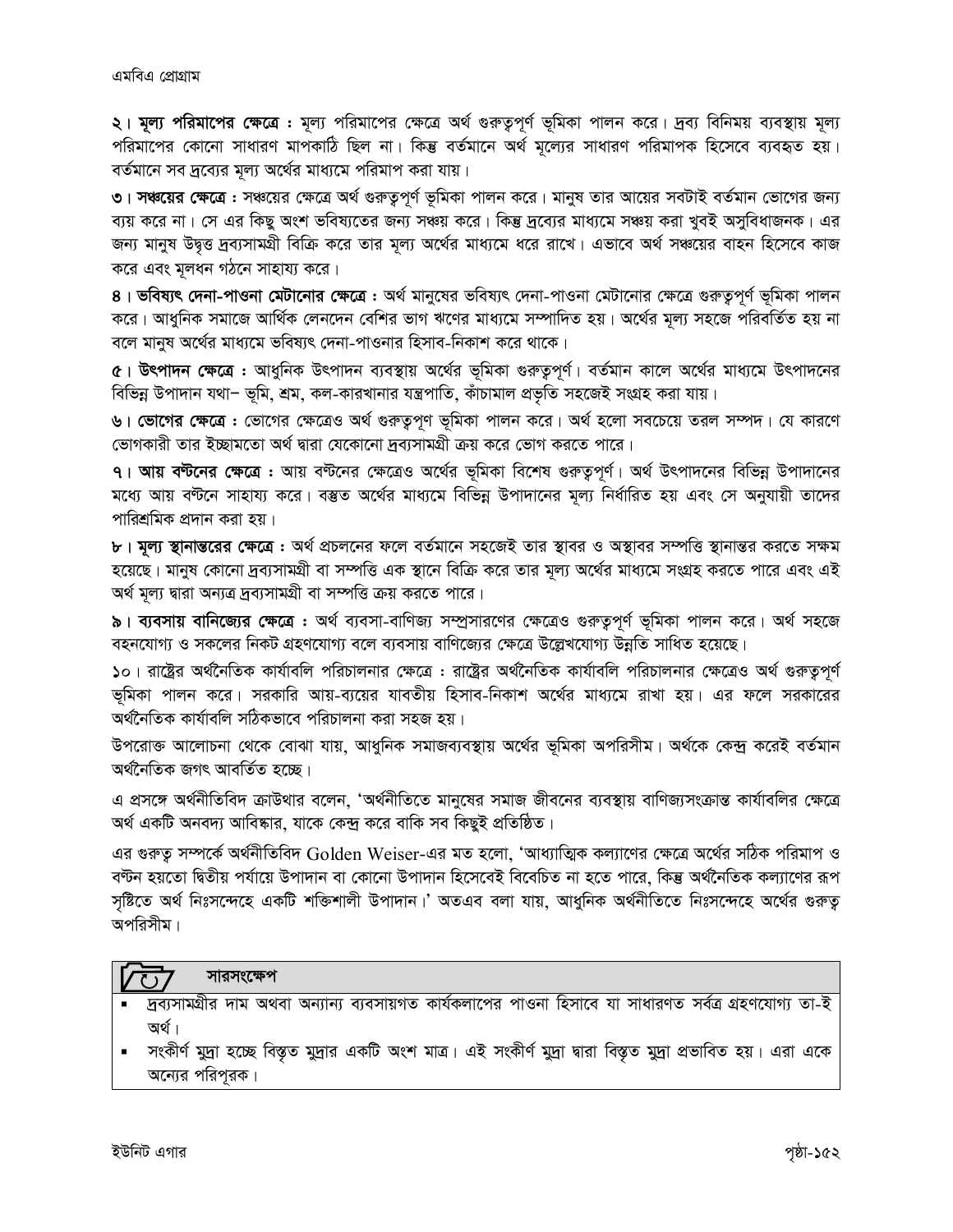## পাঠ ১১.২ অর্থের চাহিদা ও যোগান **Demand of & Supply for Money**

উদ্দেশ্য

এই পাঠ শেষে শিক্ষাৰ্থীৱা–

- অর্থের চাহিদার সংজ্ঞা ও প্রকারভেদ জানতে পারবেন;
- অর্থের যোগান ও যোগানের উপাদানসমূহ বুঝতে পারবেন।



#### অৰ্থের চাহিদা (Demand for Money)

দৈনন্দিন সকল কর্মকাণ্ডে অর্থের প্রয়োজন। ব্যাবসায়িক লেনদেন, পারিবারিক জীবন নির্বাহ, মূল্যের সংরক্ষক, সঞ্চয় সৃষ্টি প্রভৃতি সকল কাজে অর্থ একমাত্র হাতিয়ার, এজন্যই যেকোনো মানুষই কমবেশি অর্থের প্রয়োজন অনুভব করে। ফলে মানুষ বিভিন্ন প্রয়োজনে নগদ অর্থ হাতে ধরে রাখতে চায়। আবার সঞ্চয় আকারেও অর্থ জমা রাখতে পারে। নগদ অর্থ হাতে রাখার ইচ্ছাকে অর্থের চাহিদা বলে।

এ প্রসঙ্গে D G Pierce & D M Show বলেন, 'অর্থের চাহিদা বলতে আমরা দ্রব্য ও সেবা ক্রয়, আর্থিক সম্পদ ক্রয়, অন্যকে দান করা ইত্যাদি উদ্দেশ্যে এর ব্যবহার বুঝি না, বরং ধরে রাখাকে বুঝি।'

সুতরাং কোনো নির্দিষ্ট সময়ে সমাজের জনগণ বিভিন্ন প্রয়োজনে যে পরিমাণ নগদ অর্থ হাতে ধরে রাখতে চায় তাকে অর্থের চাহিদা বলা হয়। অর্থের নিজস্ব কোনো উপযোগ নেই। অর্থ দ্রব্যসামগ্রীর মতো সরাসরি ভোগও করা যায় না। কেবলমাত্র দ্রব্যসামগ্রী ক্রয় করার উদ্দেশ্যেই অর্থের চাহিদা হয়। অর্থ হলো বিনিময়ের মাধ্যম। একটি নির্দিষ্ট সময়ে যে পরিমাণ দ্রব্য অর্থের বিনিময়ে বেচাকেনা হয় তা-ই অর্থের চাহিদা সৃষ্টি করে। সুতরাং অর্থের মোট চাহিদার পরিমাণ দেশে বিক্রয়যোগ্য দ্রব্যের মোট মূল্যের সমান। যদি সমাজে বিক্রয়যোগ্য দ্রব্যের পরিমাণ বেশি হয় তাহলে অর্থের চাহিদা বৃদ্ধি পায় এবং যদি বিক্রয়যোগ্য দ্রব্যের পরিমাণ কম হয় তাহলে অর্থের চাহিদা কম হবে। কিন্তু একটি নির্দিষ্ট সময়ে বিক্রয়যোগ্য দ্রব্যের পরিমাণ স্থির থাকে। তাই একটি নির্দিষ্ট সময়ে অর্থের চাহিদার কোনো পরিবর্তন হয় না।

#### অৰ্থের চাহিদার বিভিন্ন ধারণা (Different concepts of Money demand)

কোনো নির্দিষ্ট সময়ে সমাজের সকল জনগণ বিভিন্ন প্রয়োজনে যে পরিমাণ নগদ অর্থ হাতে ধরে রাখতে চায় তাকে অর্থের চাহিদা বলে। মানুষের প্রয়োজনের কথা চিন্তা করে অর্থের চাহিদাকে প্রধানত তিন ভাগে ভাগ করা হয়।

১। অর্থের লেনদেনজনিত চাহিদা (Transitory Demand for Money)

- ২। অর্থের সতর্কতামূলক চাহিদা (Precautionary Demand for money)
- ৩। অর্থের ফটকা চাহিদা (Speculative Demand for Money)

### অৰ্থের লেনদেনজনিত চাহিদা (Transitory Demand for Money):

দৈনন্দিন লেনদেন, দ্রব্য ও সেবার কেনাবেচা এবং যেকোনো প্রকার আদান-প্রদানে অর্থ ব্যবহৃত হয়। এসব প্রয়োজনে ব্যবহৃত অর্থের চাহিদাকে অর্থের লেনদেন চাহিদা বলে। অর্থাৎ দৈনন্দিন লেনদেনের জন্য মানুষ যে পরিমাণ নগদ অর্থ হাতে ধরে রাখতে চায় তাকে অর্থের লেনদেন চাহিদা বলা হয়। অর্থের লেনদেন চাহিদা মূলত আয়ের ওপর নির্ভর করে। অন্যান্য অবস্থা অপরিবর্তিত থাকলে আয়ের সাথে অর্থের লেনদেন চাহিদার সম্পর্ক ধনাত্মক। অর্থাৎ আয় বাডালে অর্থের লেনদেন চাহিদা বাডে। লেনদেন চাহিদাকে নিম্ৰোক্ত সমীকরণের মাধ্যমে প্রকাশ করা যায়।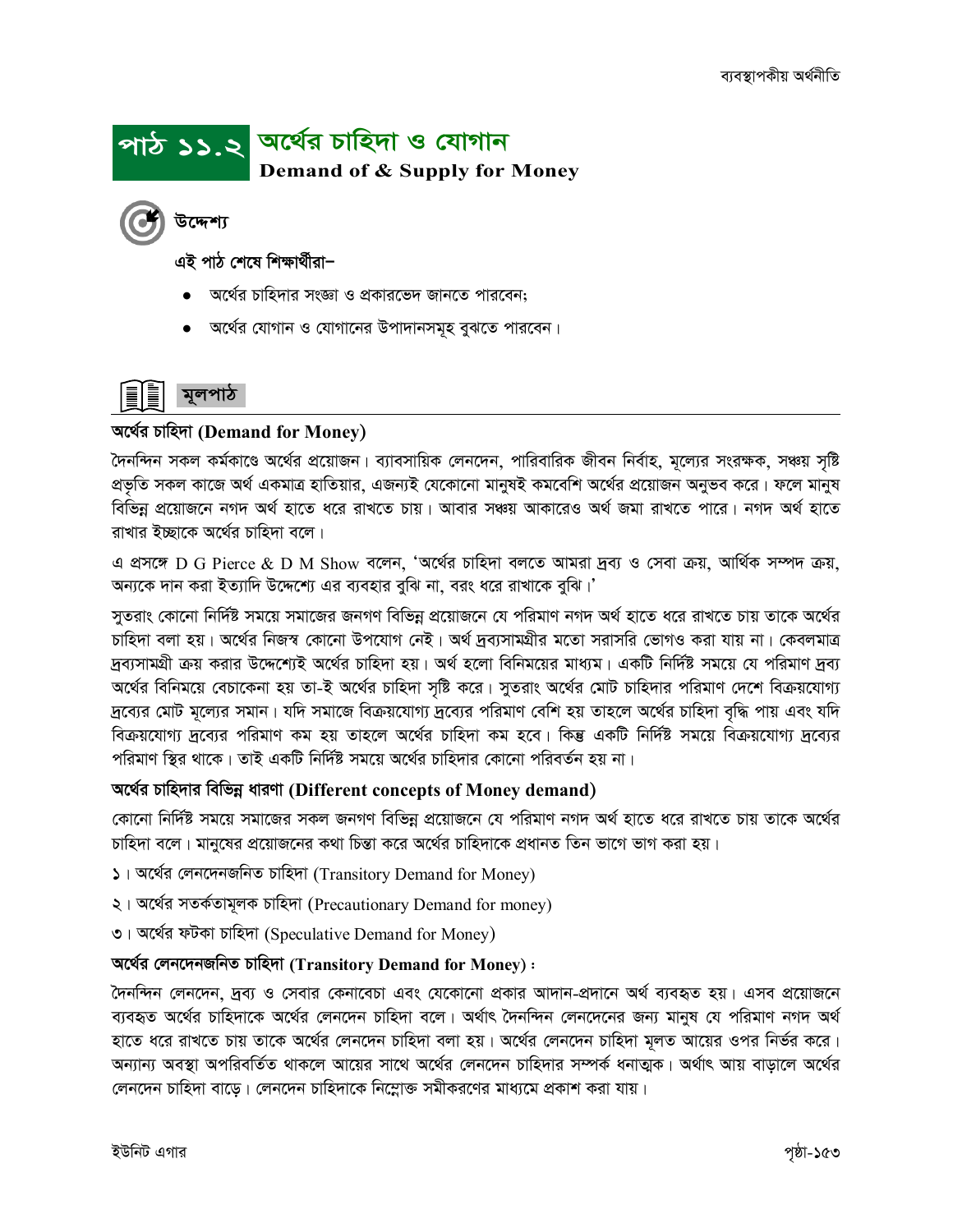এমবিএ প্রোগ্রাম

 $M1 = f(Y) = kY$ ;  $dM/dY = k > 0$ 

যেখানে,  $M1 = \pi$ র্থের লেনদেন চাহিদা,  $Y = \pi x$ ,  $k = 4 \pi 6$  ধনাত্মক ধ্রুবক।

 ${\bf k}$ -এর মান ধনাত্মক দ্বারা বোঝায় আয়ের সাথে লেনদেনের চাহিদা সম্পর্ক ধনাত্মক।

#### অৰ্থের সতৰ্কতামূলক চাহিদা (Precautionary Demand for Money) :

ভবিষ্যতে কোনো অনিশ্চিত বা অপ্রত্যাশিত অবস্থার মোকাবিলা করার জন্য সতর্কতা হিসেবে বর্তমানে মানুষ কিছু নগদ হাতে ধরে রাখতে চায়। অর্থের এরূপ চাহিদাকে সতর্কতামূলক চাহিদা বলে। যেমন–ভবিষ্যতে অসুস্থতা, ব্যবসায়ে ক্ষতি, চাকরিচ্যুতি কিংবা অনুরূপ কোনো অপ্রত্যাশিত পরিস্থিতির মোকাবিলা করতে হতে পারে। এ ধরনের আশংকায় সতর্কতামূলক অর্থের চাহিদা সৃষ্টি হয়। সতর্কতামূলক অর্থের চাহিদা আয়ের ওপর নির্ভর করে। আয়ের সাথে সতর্কতামূলক চাহিদা সম্পৰ্ক ধনাত্মক। অৰ্থাৎ অন্যান্য অবস্থা অপরিবর্তিত থেকে আয় বাড়লে সতর্কতামূলক অর্থে চাহিদা বাড়ে। সতর্কতামূলক অর্থের চাহিদাকে নিম্নোক্ত সমীকরণের মাধ্যমে প্রকাশ করা যায়।

 $Mp = f(Y)$ , dMp÷ dY> 0

যেখানে, Mp= সতৰ্কতামূলক অৰ্থেও চাহিদা

 $Y = \mathcal{A}$ য়

#### অৰ্থের ফটকা চাহিদা (Speculative Demand for Money):

দৈনন্দিন লেনদেন ও ভবিষ্যতের সংকট মোকাবিলা ছাড়াও মানুষ ফটকা ব্যবসায়ের উদ্দেশ্যে নগদ অর্থ হাতে ধরে রাখতে চায়। ফটকা উদ্দেশ্যে যে পরিমাণ নগত অর্থ মানুষ হাতে ধরে রাখতে চায় তাকে অর্থের ফটকা চাহিদা বলে। যেমন– মানুষ ঋণপত্রে টাকা খাটিয়ে কিছু বাড়তি অর্থ উপার্জন করতে চায়। ঋণপত্রের দাম (সুদের হার) বেশি হলে মানুষ ঋণপত্র ক্রয় করে। সে ক্ষেত্রে নগদ অর্থের পরিবর্তে মানুষ ঋণপত্র হাতে রাখে, অর্থাৎ নগদ অর্থের চাহিদা কমে। আবার বিপরীত অবস্থায় নগদ অর্থের চাহিদা বাড়ে। অর্থের এ ধরনের চাহিদাকে বলা হয় অর্থের ফটকা ব্যবসায় জনিত চাহিদা। অর্থের ফটকা চাহিদা নির্ভর করে সুদের হারের ওপর। অন্যান্য অবস্থা অপরিবর্তিত থাকলে সুদের হার বাড়লে অর্থের ফটকা চাহিদা কমে। আবার সুদের হার কমলে অর্থের ফটকা চাহিদা বাড়ে। অর্থাৎ সুদের হারের সাথে অর্থের ফটকা চাহিদার সম্পর্ক বিপরীত। অর্থের ফটকা চাহিদাকে নিম্লোক্ত সমীকরণের সাহায্যে প্রকাশ করা যায়।

 $Ms = f(ri); dMs/dr1 < 0$ 

যেখানে,  $Ms$ = অর্থের ফটকা চাহিদা,  $ri$ = সুদের হার।

#### অৰ্থের চাহিদা নিৰ্ধারক (Determinants of Demand for Money):

নগদ অর্থ হাতে ধরে রাখার ইচ্ছাকে অর্থের চাহিদা বলে। অর্থের চাহিদা যে সকল উপাদান দ্বারা প্রভাবিত হয় সেগুলোকে বলা হয় অর্থের চাহিদার নির্ধারক। নিম্নে অর্থের চাহিদার নির্ধারকসমূহ ব্যাখ্যা করা হলো।

১। আয় : আয়ের ওপর অর্থের চাহিদা বিশেষভাবে অর্থের লেনদেন ও সতর্কতামূলক চাহিদা নির্ভর করে। আয় বেশি হলে অর্থের চাহিদা বেশি হয় এবং আয় কম হলে অর্থের চাহিদা কম হয়।

২। ভোগপ্রবণতা : ভোগপ্রবণতা অর্থের লেনদেন চাহিদাকে অনেকাংশে প্রভাবিত করে। ভোগপ্রবণতা বেশি হলে নগদ অর্থের চাহিদা বেড়ে যায়। আবার ভোগপ্রবণতা কম হলে নগদ অর্থের চাহিদা কমে।

৩। **আয়প্রাপ্তির ধরন :** আয় উপার্জন বা প্রাপ্তির মেয়াদের ওপর নগদ অর্থের চাহিদা নির্ভর করে। আয় প্রাপ্তির মেয়াদ বেশি হলে নগদ অর্থ হাতে ধরে রাখার প্রবণতা বেশি হয়। আবার আয়প্রাপ্তির মেয়াদ কম হলে অর্থের চাহিদা কম হয়।

৪। **সঞ্চয়প্রবণতা :** মানুষের সঞ্চয়প্রবণতা নগদ অর্থের চাহিদাকে প্রভাবিত করে। সঞ্চয়প্রবণতা বেশি হলে অর্থের চাহিদা কম হয়। আবার সঞ্চয়প্রবণতা কম হলে অর্থের চাহিদা বেশি হয়।

৫। সুদের হার : সুদের হারের ওপর অর্থের চাহিদা বিশেষ করে অথের্র ফটকা চাহিদা নির্ভর করে। সুদের হার কমলে অর্থের ফটকা চাহিদা বাড়ে। আবার সুদের হার বাড়লে অর্থের ফটকা চাহিদা কমে।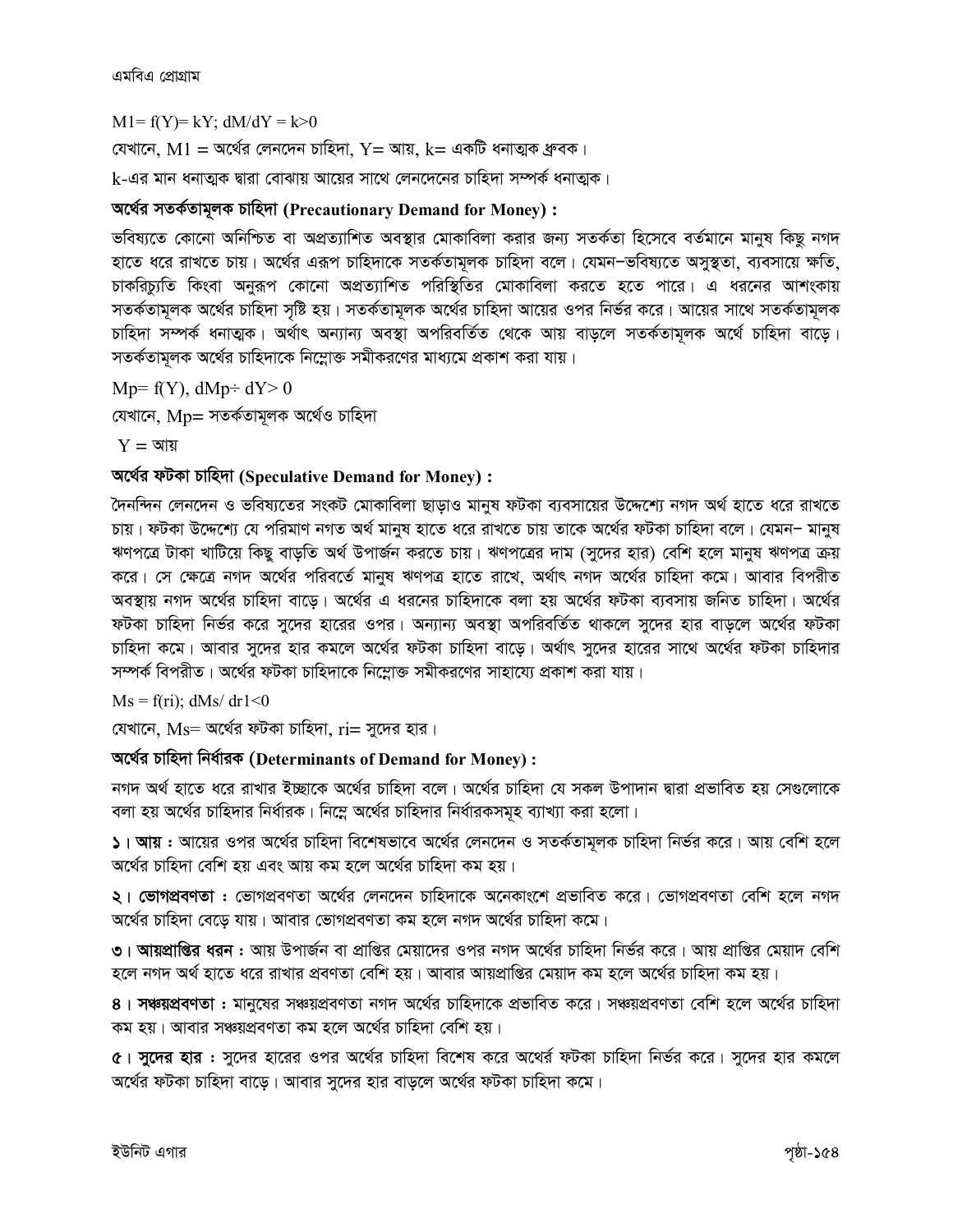৬। মুদ্রা বাজার : অর্থের চাহিদা মুদ্রা বাজারের ওপর নির্ভর করে। মুদ্রা বাজার উন্নত হলে নগদ অর্থ হাতে ধরে রাখার প্রবণতা মানুষের কমে যায় তথা অর্থের চাহিদা কমে যায়। আবার মুদ্রা বাজার অনুন্নত হলে অর্থের চাহিদা বৃদ্ধি পায়।

৭। দাম স্তর : দাম স্তর নগদ অর্থের চাহিদা অনেকাংশে প্রভাবিত করে। দাম স্তর বাড়তে থাকলে তথা মুদ্রাস্ফীতির সময় অর্থের চাহিদা বাড়ে। আবার দাম স্তর কমতে থাকলে তথা মুদ্রা সংকোচনের সময় অর্থের চাহিদা হ্রাস পায়।

৮। প্রত্যাশা : প্রত্যাশা অর্থের চাহিদাকে নানাভাবে প্রভাবিত করে। দাম বৃদ্ধির প্রত্যাশা, আয় বৃদ্ধির প্রত্যাশা, ব্যবসায়ের লোকসানের প্রত্যাশা ইত্যাদি বিষয় নগদ অর্থের চাহিদাকে প্রভাবিত করে।

৯। ব্যাংক ব্যবস্থা : উন্নত ব্যাংক ব্যবস্থা নগদ অর্থের চাহিদাকে বর্তমান কালে প্রবলভাবে প্রভাবিত করে। ক্রেডিট কার্ড, ভিসা কার্ড ইত্যাদি সুবিধা প্রদানের ফলে নগদ অর্থ হাতে রাখার প্রবণতা হাস পায়। পক্ষান্তরে ব্যাংক ব্যবস্থা অনুন্নত ও ব্যাংকিং সুবিধা কম থাকলে মানুষ বাধ্য হয়ে নগদ অৰ্থ হাতে ধরে রাখে।

১০। সামাজিক নিরাপত্তা : সামাজিক নিরাপত্তা অর্থের চাহিদাকে বিশেষ করে অর্থের সতর্কতামূলক চাহিদাকে প্রভাবিত করে। সামাজিক নিরাপত্তা থাকলে বর্তমানে লেনদেন চাহিদা বাড়ে, ভবিষ্যৎতের জন্য অর্থ জমা রাখার প্রবণতা কমে। আবার সামাজিক নিরাপত্তার অভাব হলে বর্তমানে লেনদেন চাহিদা কমে ভবিষ্যতের জন্য অর্থ জমা রাখার প্রবণতা বাড়ে।

উপরিউক্ত বিষয়গুলো দ্বারা একটি দেশের অর্থের চাহিদা প্রভাবিত হয়। উক্ত বিষয়গুলো অনুকূল পরিবর্তন হলে অর্থের চাহিদা বাড়ে এবং প্রতিকূল পরির্তন হলে অর্থে চাহিদা কমে।

#### অর্থের যোগান (Supply of Money)

কোনো দেশে সরকার কর্তৃক প্রচলিত সকল প্রকার মুদ্রার সমষ্টিকে সাধারণ অর্থের যোগান বলা হয়। প্রচলিত মুদ্রা বলতে বাজার চালুর সকল প্রকার কাগজের নোট ও ধাতব মুদ্রার সমষ্টিকে বোঝায়। আবার বাণিজ্যিক ব্যাংকের চাহিদা আমানতে জমা অৰ্থ ও প্ৰচলিত মুদ্ৰা অন্তৰ্ভুক্ত। কারণ অৰ্থ জমাদানকারী চাহিদামাত্র চাহিদা আমানতের অৰ্থ পেতে পারে। কাজেই প্রচলিত অর্থ ও আমানতের সমষ্টিকে যোগান বলা হয়। অবশ্য মেয়াদি আমানতে রাখা অর্থ পরিমাণকে ও বর্তমান কালে অৰ্থ যোগান বলা হয়। অবশ্য মেয়াদি আমানত রাখা অর্থের পরিমাণকে ও বর্তমান কালে অর্থ যোগানের অন্তর্ভুক্ত হিসেবে বিবেচিত হয়। অর্থাৎ অর্থ সরবরাহ বলতে জনগণের হাতের মুদ্রা, ব্যাংকে রক্ষিত চাহিদা আমানত এবং মেয়াদি আমানতের সমষ্টিকে বোঝায়।

অধ্যাপক Milton Friedman ও তাঁর অনুসারীরা অর্থ সরবরাহ বলতে জনগণের হাতের মুদ্রা, ব্যাংকে রক্ষিত চাহিদা আমানত এবং মেয়াদি আমানতের সমষ্টিকে বোঝান।

সূত্রানুসারে  $Ms = DD+Cu+TD........(9)$ 

এ ক্ষেত্রে,  $\text{Ms} = \text{w} \text{v} \text{w}$ সরবরাহ

 $DD = \pi$ াংকে রক্ষিত চাহিদা আমানত

 $C =$  জনগণের হাতের কারেন্সি এবং

 $TD =$  মেয়াদি আমানত।

অধ্যাপক জে জিগার্লি (J G Gurley) এবং E S Shaw অর্থ সরবরাহকে ব্যাপক অর্থ নির্দেশ করেন। তাঁদের মতে, অর্থ সরবরাহ হলো জনগণের হাতের মুদ্রা, চাহিদা আমানত এবং বন্ড ও শেয়ারের সমষ্টি।

সুতরাং  $Ms = DD+Cu+TD+ma$  ..........(ii)

এ ক্ষেত্রে, ma = অন্যান্য আর্থিক সম্পদ, যা DD, Cu, TD-এর বিকল্প হিসেবে কাজ করে। এ ক্ষেত্রে বন্ড, পোস্টাল অৰ্ডার, শেয়ার ইত্যাদি আৰ্থিক সম্পদ বোঝায়। তবে সাধারণ ফাংশনগত দিক হতে অর্থ সরবরাহ বলতে,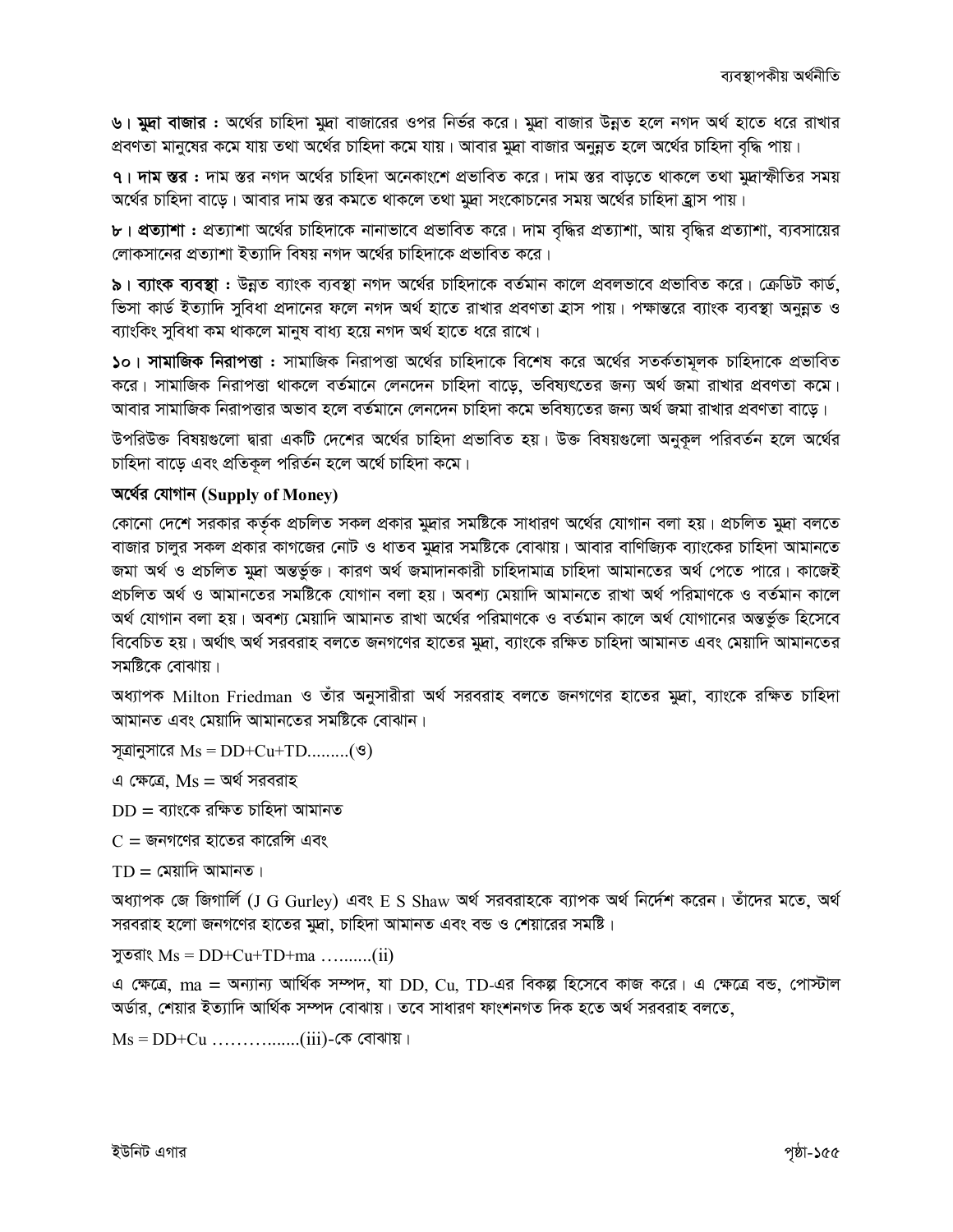উপরের তিনটি ধারণার মধ্যে ফাংশনগত দিক থেকে (iii) নং বিশ্লেষণাত্মক এবং নীতি-নির্ধারণের দিক থেকে (i) ও (ii) নং সমীকরণ বিবেচনা করা যায়। তবে আন্তর্জাতিক অর্থ তহবিল (IMF) (iii) নং কে সংকীর্ণ এবং (i) নং কে বিস্তৃত অর্থে অর্থ সরবরাহের ধারণা হিসেবে ব্যবহার করেন।

উপরোক্ত আলোচনার প্রেক্ষিতে অর্থে যোগানের উপাদান হচ্ছে চারটি। যথা :

- $\mathsf{\Sigma}$ . কাগজের নোট বা কারেন্সি নোট (Paper Currency)
- ২. ধাতব মুদ্ৰা (Coin Money)
- ৩. চাহিদা আমানত (Demand Deposit) এবং
- 8. মেয়াদি আমানত (Time Deposit)

নিম্নে অর্থের যোগানের উপাদানসমূহ ব্যাখ্যা করা হলো।

১। কাগজের নোট বা কারেন্সি নোট : একটি সময় কোনো দেশে সরকার এবং সরকার থেকে দায়িত্বপ্রাপ্ত কেন্দ্রীয় কর্তৃক ইস্যুকৃত সকল প্রকার কারেন্সি নোট অর্থে যোগানের অন্তর্ভুক্ত। সকল দেশে কারেন্সি নোট অর্থের যোগানের অন্যতম প্রধান উপাদান হিসেবে বিবেচিত।

**২। ধাতব মুদ্রা :** সরকার জনগণের লেনদেনের সুবিধার্থে বাজারে ধাতব মুদ্রা ইস্যু করে। এসব ধাতব মুদ্রা অর্থের যোগানের অন্যতম প্রধান উপাদান হিসেবে বিবেচিত হয়।

৩। চাহিদা আমানত : চাহিদা আমানত বলতে ব্যাংকে জমাকৃত গ্রাহকদের আমানতকে বোঝায়, যে আমানতের টাকা চাহিবামাত্র গ্রাহকদেরকে ব্যাংক দিতে বাধ্য থাকে, এ ধরনের আমানত যারা ব্যাংকে রাখে তা যেকোনো সময় নগদ অর্থে রূপান্তর করা যায় এবং লেনদেনের কাজেও চেক ইস্যু ব্যবহার করা যায়। যেমন– যুক্তরাজ্য, যুক্তরাষ্ট্রে চেক ইস্যু করে বেশির ভাগ ক্ষেত্রে লেনদেন করে। তাছাড়া বাংলাদেশসহ অন্যান্য অনেক দেশে চেকের ব্যবহার ক্রমান্বয়ে বাড়ছে। সূত্রাকারে, DD=Ms-(Cu+TD) অর্থাৎ মোট সরবরাহ থেকে জনগণের হাতের মুদ্রা ও মেয়াদি আমানতের সমষ্টি বাদ দিলে চাহিদা আমানত পাওয়া যায়।

৪। মেয়াদি আমানত : যেহেতু চাওয়ামাত্র দেনা পরিশোধের কাজে এই অর্থ ব্যবহার করা যায় না। তাই সংকীণ অর্থে না হলেও বিস্তৃত অর্থের মেয়াদ আমানত অর্থ সরবরাহের উপাদান হিসেবে গণ্য হবে। নির্দিষ্ট সময় অতিক্রান্ত হওয়ার পূর্বে যে টাকা উঠানো যায় না তাকে মেয়াদি আমানত বলে। মোট অর্থ সরবরাহ (M) থেকে চাহিদা আমানত (DD) এবং জনগণের হাতের মুদ্রা (CU) বাদ দিলে যা থাকে, তাকে মেয়াদি আমানত (TD) বলা হয়।

অতএব,  $TD = Ms - (Cu+DD)$ 

অর্থাৎ  $Ms = Cu+DD+TD$ 

### অর্থের যোগানের নির্ধারক (Determinants of Supply of Money)

একটি দেশে কোনো নির্দিষ্ট সময়ে যে পরিমাণ কারেন্সি, চাহিদা আমানত, মেয়াদি আমানত ও বন্ধক থাকে তার সমষ্টিকে বলা হয় অর্থের যোগান। অর্থের যোগান বিভিন্ন উপাদান দ্বারা প্রভাবিত হয়, সেগুলোকে বলা হয় অর্থের যোগদানের নির্ধারক। নিম্নে অর্থের যোগানের নির্ধারকসমূহ আলোচনা করা হলো।

**১। কাগজি ও ধাতব মুদ্রা :** কাগজি ও ধাতব মুদ্রার পরিমাণ বাড়লে অর্থের যোগান বাড়ে। আবার কাগজি ও ধাতব মুদ্রার পরিমাণ কমলে অর্থের যোগান কমে।

২। মেয়াদি আমানত : মেয়াদি আমানত বাড়লে চাহিদা আমানত কমে এবং অর্থের যোগানও কমে। আবার মেয়াদি আমানত কমলে চাহিদা আমানত বাড়ে এবং অর্থের যোগানও কমে।

**৩। রিজার্ভ অনুপাত :** বাণিজ্যিক ব্যাংকের রিজার্ভ অনুপাত বাড়লে বা কমলে অর্থের যোগান যথক্রমে কমে বা বাড়ে।

৪। **বৈদেশিক মুদ্রার রিজার্ভ :** দেশে বৈদেশিক মুদ্রার রিজার্ভ বাড়লে অর্থের যোগান বাড়ে। আবার বৈদেশিক মুদ্রার রিজার্ভ কমলে অর্থের যোগান কমে।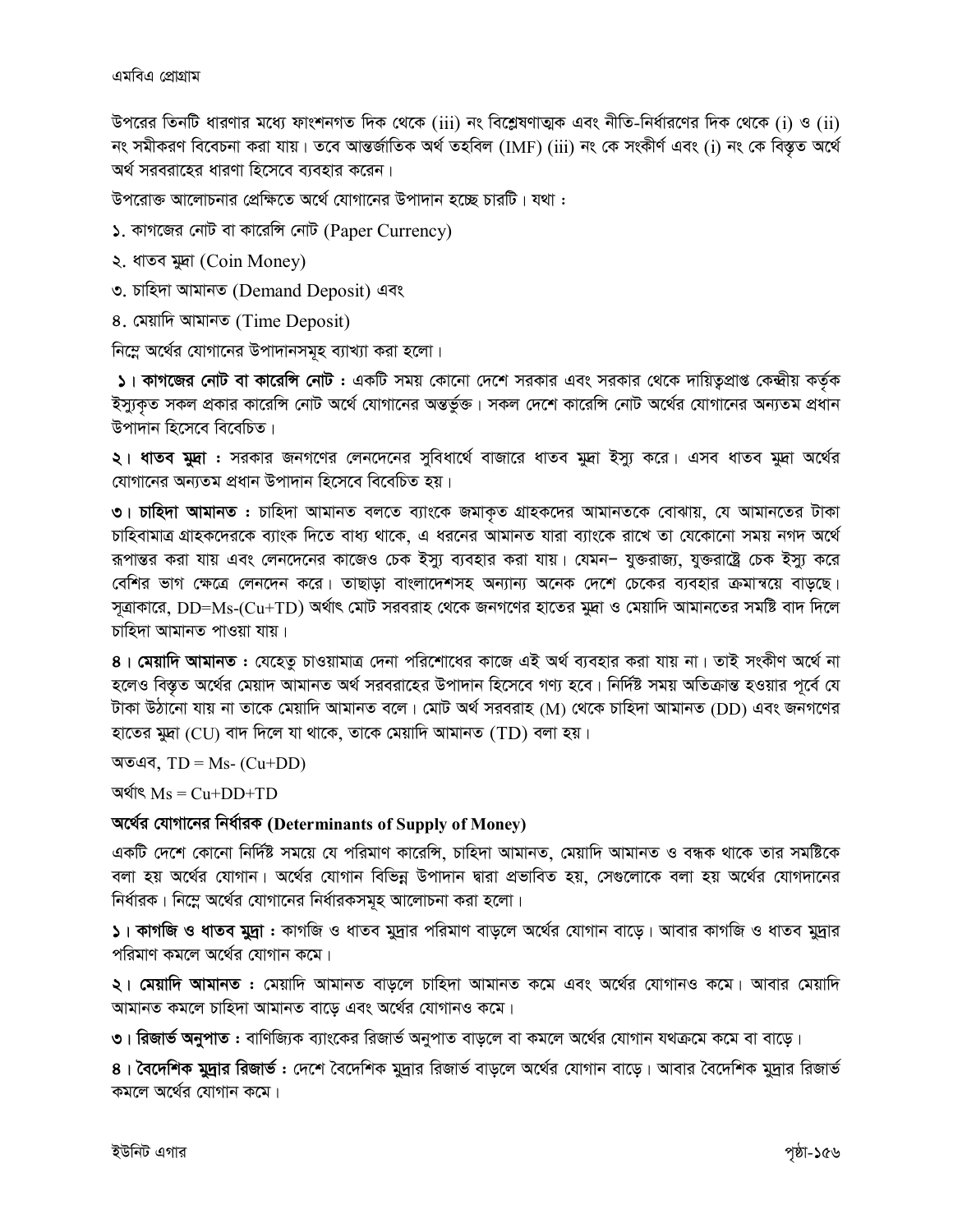৫। বৈদেশিক ঋণ : বৈদেশিক ঋণের নীতি বৃদ্ধি বা হ্রাস করলে দেশে অর্থের যোগান বৃদ্ধি এবং হ্রাস পায়।

৬। ঘাটতি ব্যয় নীতি : অর্থনীতিতে সরকার ব্যয়ের পরিমাণ বৃদ্ধি করলে, বিশেষ করে ঘাটতি ব্যয় নীতি অনুসরণ করলে অর্থের যোগান বাড়ে। আবার সরকার ব্যয়ের পরিমাণ হ্রাস করলে অর্থের যোগান কমে।

৭। ঋণনীতি : সরকার ব্যাংকসমূহের মাধ্যমে সম্প্রসারণমূলক ঋণনীতি গ্রহণ করলে বাজারে অর্থের যোগান বাড়ে। আবার সংকোচনমূলক ঋণনীতি গ্রহণ করলে অর্থের যোগান কমে।

উপরিউক্ত উপাদানগুলোর অনুকূল পরিবর্তনে অর্থের যোগান বাড়ে এবং প্রতিকূল পরিবর্তন হলে অর্থের যোগান কমে।

#### সারসংক্ষেপ  $\overline{\mathcal{F}}$

- কোনো নির্দিষ্ট সময়ে সমাজের সকল জনগণ বিভিন্ন প্রয়োজনে যে পরিমাণ নগদ অর্থ হাতে ধরে রাখতে চায় তাকে অর্থের চাহিদা বলে।
- অন্যান্য অবস্থা অপরিবর্তিত থাকলে আয়ের সাথে অর্থের লেনদেন চাহিদার সম্পর্ক ধনাত্মক।  $\blacksquare$
- অর্থ সরবরাহ হলো জনগণের হাতের মুদ্রা, চাহিদা আমানত এবং বন্ড ও শেয়ারের সমষ্টি।  $\blacksquare$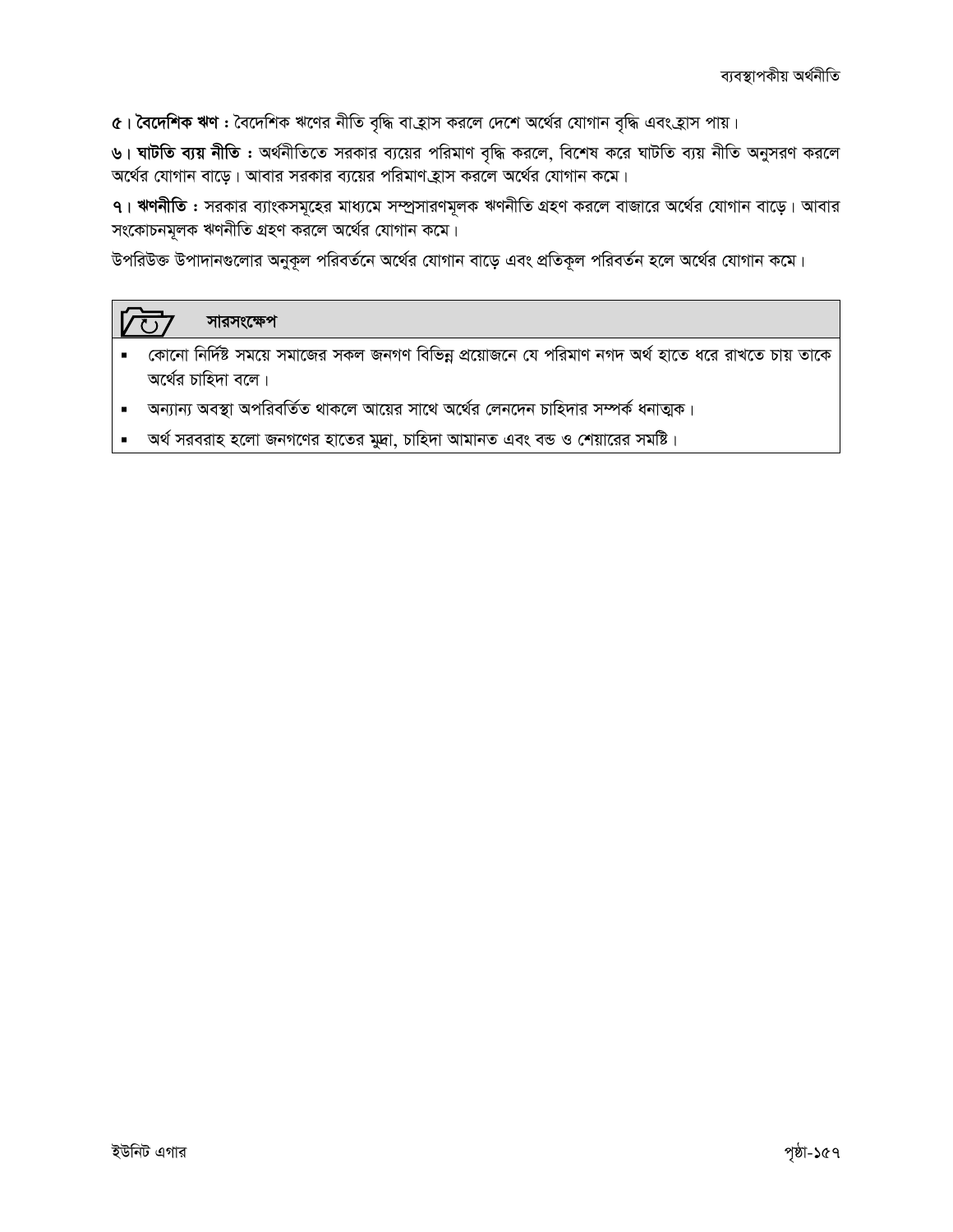## পাঠ ১১.৩ <mark>অর্থে</mark>র পরিমাণ তত্ত্ব **Quantity Theory of Money**

উদ্দেশ্য

এই পাঠ শেষে শিক্ষাৰ্থীরা–

- অর্থের পরিমাণের ফিশারীয় তত্তু শিখতে পারবেন;
- অর্থের পরিমাণের ক্যামব্রিজের তত্তু শিখতে পারবেন।



#### অৰ্থের মূল্য তত্ত (Theory of Value of Money)

সাধারণত অর্থের মূল্য বলতে অর্থের ক্রয় ক্ষমতাকে বোঝানো হয়। একটি নির্দিষ্ট পরিমাণ অর্থ দ্বারা যে পরিমাণ দ্রব্যসামগ্রী ও সেবাকর্ম ক্রয় করা যায় তাকেই অর্থের মূল্য বলা হয়। অর্থের নিজস্ব কোনো মূল্য নেই। দ্রব্যমূল্যের মাধ্যমে অর্থের মূল্যের বহিঃপ্রকাশ ঘটে। তাই আমরা সাধারণত আমরা দ্রব্যের মূল্য অর্থের মাধ্যমে প্রকাশ করে থাকি।

অর্থের মূল্য সম্পর্কে বিভিন্ন অর্থনীতিবিদ সংজ্ঞা প্রদান করেছেন। নিম্নে কয়েকটি সংজ্ঞা প্রদান করা হলো :

জে এল. হ্যাসেনের মতে, 'অর্থ যা ক্রয় করে তা-ই অর্থের মূল্য।'

ডি এইচ রবার্টসনের মতে, 'এক একক অর্থের বিনিময়ে সাধারণত যে পরিমাণ দ্রব্য ও সেবা ক্রয় করা যায় তা-ই অর্থের মূল্য।'

কে কে কুরিহারার মতে, 'অর্থের অভ্যন্তরীণ মূল্য বলতে অভ্যন্তরীণ দ্রব্যসামগ্রী ও সেবাকর্মের প্রেক্ষিতে উক্ত অর্থের ক্রয়ক্ষমতা বুঝায় এবং অর্থের বহিঃস্থ অর্থ বলতে অর্থের বৈদেশিক বিনিময় হার বোঝায়।'

উপরোক্ত সংজ্ঞাগুলোর প্রেক্ষিতে বলা যায় যে, একটি নির্দিষ্ট সময়ে একটি নির্দিষ্ট পরিমাণ অর্থ দ্বারা যে পরিমাণ দ্রব্যসামগ্রী ও সেবা ক্রয় করে তাকে অর্থের মূল্য বলা হয়। অর্থের মূল্য মূলত দাম স্তরের ওপর নির্ভর করে। দাম স্তরের সাথে অর্থের মূল্যের বিপরীতমুখী সম্পর্ক। অর্থাৎ দাম স্তর বাড়লে অর্থের মূল্য কমে এবং দাম স্তর কমলে অর্থের মূল্য বাড়ে। দাম স্তরের সাথে অর্থের মূল্যের এই বিপরীত সম্পর্ক নিম্নোক্ত সমীকরণের মাধ্যমে প্রকাশ করা যায়।

 $Vm = f(P) = 1/P$ 

যেখানে,  $Vm = \alpha$ র্থের মূল্য এবং  $P = \alpha\pi$  ন্তর

অৰ্থের অভ্যন্তরীণ ও বাহ্যিক মূল্য (Internal and External Value of Money) : অর্থের মূল্য বলতে অর্থের ক্রয়ক্ষমতাকে বোঝায়। নির্দিষ্ট পরিমাণ অর্থের বিনিময়ে যে পরিমাণ দ্রব্য ও সেবা পাওয়া যায়, তাকে বলা হয় অর্থের মূল্য। অর্থনীতিবিদ রবার্টসন বলেন, 'অর্থের নির্দিষ্ট এককের বিনিময়ে যে পরিমাণ দ্রব্য ও সেবা পাওয়া যায়, তাকে অর্থের মূল্য বলে।'

#### নগদ লেনদেনের তত্তু : ফিশারীয় ভাষ্য

#### **Cash Transaction Theory: Fisher's Approach**

বিখ্যাত ক্লাসিক্যাল অৰ্থনীতিবিদ Irving Fisher ১৯১১ সালে প্ৰকাশিত " The Purchasing Power of Money" থন্থে অর্থের পরিমাণ তত্তু নিয়ে আলোচনা করেন। এই গ্রন্থে তিনি অর্থের পরিমাণ, দাম স্তর এবং অর্থের মূল্যের মধ্যকার সম্পর্ক নির্ণয় করার জন্য একটি সমীকরণ ব্যবহার করেন। তাঁর নামানুসারে এই সমীকরণটিকে ফিশারের সমীকরণ বলা হয়। এই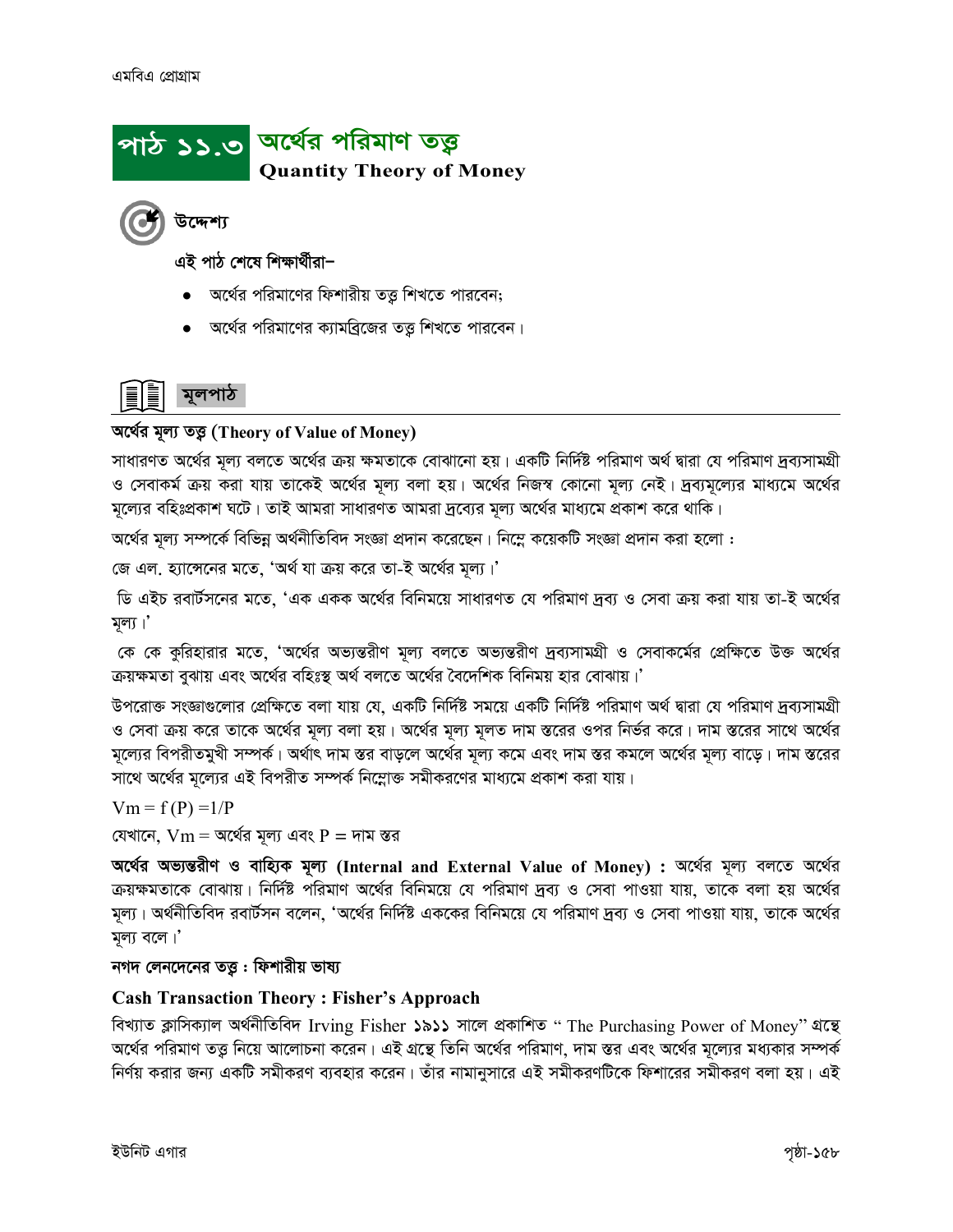সমীকরণে ফিশার অর্থকে শুধুমাত্র লেনদেনের মাধ্যম হিসেবে ব্যবহার করেছেন। তাই এই সমীকরণটি লেনদেন সমীকরণ *(Transaction Equation) নামেও পরিচিত। ফিশারের সমীকরণ নিম্নোক্তভাবে প্রকাশ করা যায়।* 

 $\bar{c}$ ক্ত সমীকরণের দুটি অংশ। যথা : অর্থের চাহিদা ও অর্থের যোগান। M-কে  $V$  দ্বারা গুণ করলে পাওয়া যায় অর্থের *†hvMvb (*MV*)| Avevi* P*-†K* T *Øviv ¸Y Ki‡j cvIqv hvq A‡\_©i Pvwn`v* (PT)*| A‡\_©i Pvwn`v I A‡\_©i †hvMv‡bi*  সমতার মাধ্যমে অর্থ মূল্য নির্ধারণের কথা বলা হয়েছে ফিশারের বিনিময় সমীকরণে। তবে উপরোক্ত সমীকরণে আধুনিক *evwYwR¨K e¨vsK e¨e¯'v KZ©…K m"ó wewbg‡qi gva¨‡g †hgbцPK, e¨vsK W«vdU Ges †K›`ªxq e¨vsK KZ©…K m"ó wewfbœ*  বন্ড ও সঞ্চয়পত্রের কথা বলা হয়নি। অথচ এগুলো লেনদেনের মাধ্যম হিসেবে ভূমিকা পালন করে। তাই পরবর্তীতে *ফিশারের সমীকরণ সম্প্র*সারণ করে নিম্লোক্তভাবে লেখা হয়েছে.

#### *AbywgZ kZ© (***Assumptions)**

ফিশারের লেনদেন তথ্যটি নিম্নোক্ত অনুমিত শর্তগুলো বিবেচনা করে।

- ১. পূর্ণ নিয়োগ অর্থনীতির বিবেচ্য
- ২. অৰ্থ শুধুমাত্ৰ বিনিময়ের মাধ্যম হিসেবে কাজ করবে
- *3. ¯^íKv‡j †gvU †jb‡`‡bi cwigvY w¯'i \_vK‡e*
- 8. দ্রব্যের দাম বা মূল্যস্তর (P) একটি নিষ্ক্রিয় উপাদান
- *৫. স্বল্পকালে অর্থের প্রচলন গতি (V) স্থির*।

**মূল বক্তব্য : অ**ন্যান্য দ্রব্যের দামের মতো অর্থের মূল্য তার চাহিদা ও যোগানের ওপর নির্ভর করে। অন্যান্য অবস্থা *AcwiewZ©Z \_vK‡j A‡\_©i †hvMvb †h nv‡i ev‡o, A‡\_©i g~j¨ †mB GKB nv‡i Kg Ges A‡\_©i †hvMvb †h nv‡i K‡g, A‡\_©i g~j¨ †mB GKB nv‡i ev‡o| A\_©vr A‡\_©i †hvMvb wظY Kiv n‡j A‡\_©i g~j¨ K‡g A‡a©K n‡q hv‡e| Ab¨w`‡K*  স্বর্থের যোগানের সাথে দাম স্তরের সম্পর্ক সমানুপাতিক। তাই অর্থের যোগান দ্বিগুণ করা হলে দাম স্তর দ্বিগুণ হয়।

*Dc‡iv³ D`vniY n‡Z †`Lv hv‡"Q †h Ab¨vb¨ Ae¯'vq w¯'i †i‡L A‡\_©i cwigvY wظY Kiv n‡j `vg ¯Í‡ii wظY †e‡o hvq| Avevi wecixZ w`‡K A‡\_©i cwigvY‡K Kwg‡q A‡a©K Kiv n‡j `vg ¯Íi K‡g A‡a©K n‡q hvq|* 

#### *mgv‡jvPbv* **(Criticism)**

সর্থের মূল্য নির্ধারণে ফিশারের তত্ত্বটি গুরুত্বপূর্ণ হলেও এর বিভিন্ন সমালোচনা বা ক্রটি রয়েছে। যেমন :

*1| wdkv‡ii †jb‡`b mgxKi‡Y a‡i †bqv n‡q‡Q, †h A\_© †KejgvÎ wewbg‡qi gva¨g wn‡m‡e e¨eüZ n‡e| wKš' GB*  ধারণাটি বাস্তবসম্মত নয়। কারণ বিনিময়ের মাধ্যম ছাড়া, অর্থ সঞ্চয়ের বাহন এবং ঋণ পরিশোধের উপায় হিসেবে ব্যবহৃত হতে পারে, যা এ তত্ত্বে আলোচনা করা হয়নি।

 $2$ । ফিশারের লেনদেন তত্ত্বের অর্থের মূল্য নির্ধারণে অর্থের যোগানের ওপর গুরুত্ব আরোপ করার পাশাপাশি অর্থের *চা*হিদার দিককে উপেক্ষিত করা হয়েছে। কিন্তু অর্থের মূল্য নির্ধারণে অর্থের চাহিদারও ভূমিকা রয়েছে, যা পরবর্তীতে ক্যামব্রিজ সমীকরণে স্বীকার করে নেয়া হয়েছে।

৩। দাম তো শুধুমাত্র অর্থের যোগানের ওপর নির্ভর করে না বরং আয় স্তর, ভবিষ্যৎ প্রত্যাশা, আন্তর্জাতিক পরিস্থিতি, অভ্যন্তরীণ উৎপাদন, জনসংখ্যার পরিবর্তন ইত্যাদি বিষয় দ্বারাও দাম স্তর প্রভাবিত হতে পারে। কিন্তু এই বিষয়টি অনুধাবন *কর*তে ফিশার ব্যর্থ হয়েছে।

 $8$ । ফিশারের তত্ত্বে বাণিজ্যচক্রের কোনো ব্যাখ্যা দেওয়া হয়নি। অথচ বাণিজ্যচক্রের উত্থান-পতনের সময় অর্থের যোগান *স্থির থাকলেও দাম স্তর বাড়ে কিংবা কমে।* 

 $c$ । এই তত্তে বলা হয়েছে অৰ্থের পরিমাণ বাড়লে দাম স্তর বাড়ে এবং অর্থের পরিমাণ কমলে দাম স্তর কমে। কিন্তু বাস্তবতা হলো অর্থের পরিমাণ স্থির থাকলেও দাম স্তর বা কমতে পারে।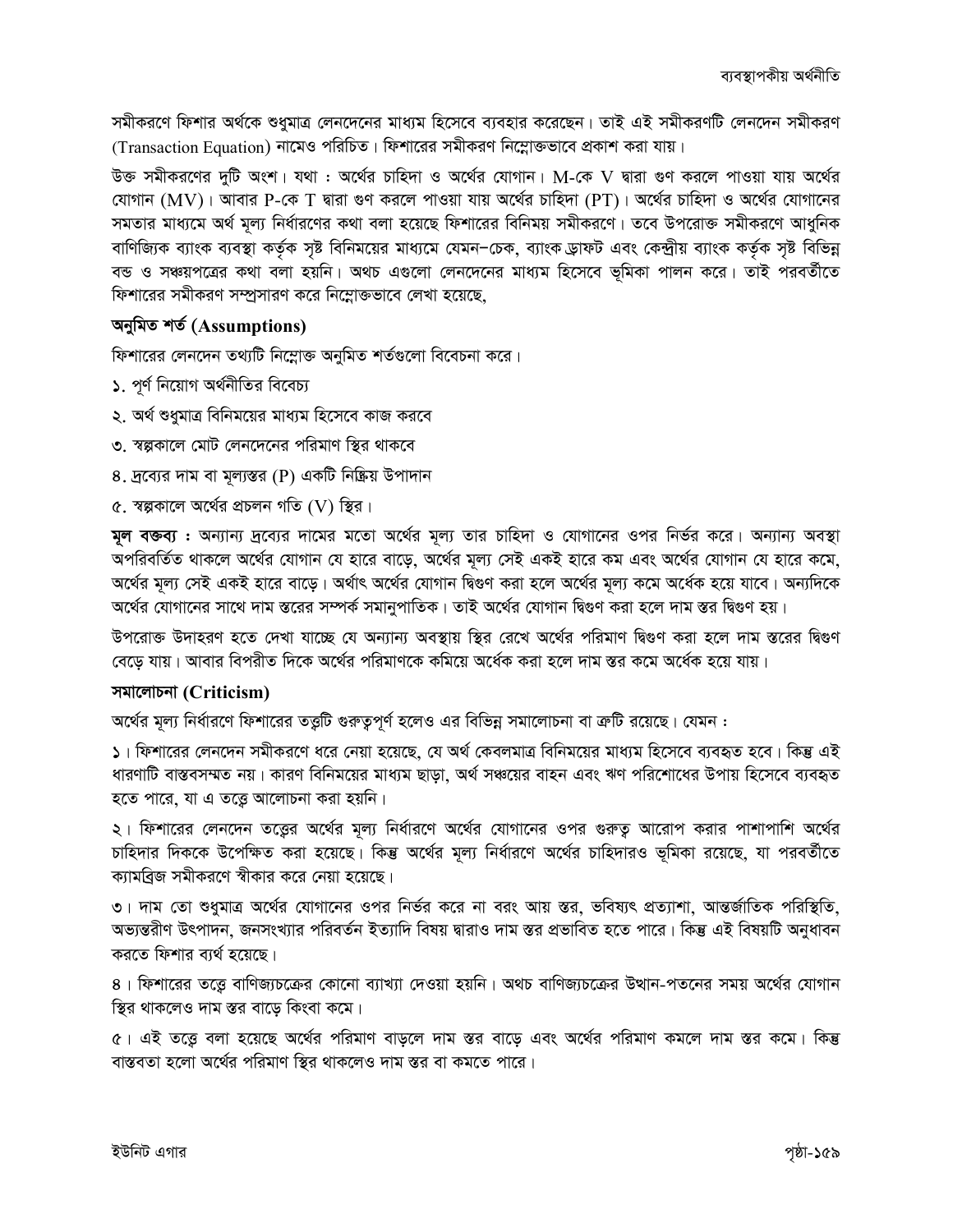৬। ফিশারের সমীকরণে ধরে নেয়া হয়েছে যে স্বল্পকালে অর্থ প্রচলন গতি বৃদ্ধি পায় এবং দ্রব্যসামগ্রী বিক্রয়ের পরিমাণ বৃদ্ধি পায়।

৭। লেনদেন সমীকরণে অর্থের পরিমাণ ও দাম স্তরের যে সমানুপাতিক সম্পর্কের কথা বলা হয়েছে, তা সঠিক নয়। কারণ সমাজে যদি অব্যবহৃত সম্পদ থাকে তাহলে অর্থের পরিমাণ বৃদ্ধির সাথে সাথে দেশের উৎপাদন ও কর্মসংস্থান বৃদ্ধি পাবে। এ ক্ষেত্রে মূল্যস্তর আনুপাতিক হারে বৃদ্ধি পায় না।

৮। সমাজে পূর্ণ নিয়োগ স্তর বজায় থাকলেই কেবল অর্থের পরিমাণ বৃদ্ধি করে মূল্যস্তর বাড়ানো যায়। তাই ফিশার পূর্ণ নিয়োগ অর্থনীতি বিবেচনা করেছেন। কিন্তু পূর্ণ নিয়োগ বাস্তবে অসম্ভব। তাই ফিশারের তত্ত্বের কার্যকারিতাও সীমাবদ্ধ।

৯। ফিশারের সমীকরণ মূলত অর্থের যোগান এবং অর্থের চাহিদার সমতা নির্দেশ করে। অর্থাৎ  $\text{MV=PT}$ । কিন্তু অর্থের চাহিদার সাথে অর্থের যোগানের কোনো কার্যকারণ সম্পর্ক আছে কি না তার কোনো ব্যাখ্যা উক্ত সমীকরণে নেই। তাই বলা হয়, ফিশারের সমীকরণ একটি নিছক অভেদ মাত্র।

উপরোক্ত সমালোচনাগুলো থাকা সত্ত্বেও ক্লাসিক্যাল অর্থনীতিবিদ ফিশারের লেনদেন তত্ত্বের গুরুতূ অস্বীকার করার কোনো উপায় নেই। কারণ অর্থের যোগান দ্বারা দাম স্তর প্রত্যক্ষভাবে প্রভাবিত হয়-এই কথাটি মাথায় রেখে দেশের নীতি-নির্ধারকগণ নীতি-নির্ধারণ করার চেষ্টা করেন।

#### ফিশারের সমীকরণ কি একটি অভেদ?

#### Is Fisher's Equation an Identity?

ক্লাসিক্যাল অর্থনীতিবিদ ফিশারের অর্থের চাহিদা ও অর্থের যোগানের সমতার মাধ্যমে অর্থের মূল্য নির্ধারণের যে সমীকরণ ব্যবহার করেন তাই বিনিময় সমীকরণ নামে পরিচিত। ফিশারের বিনিময় সমীকরণ নিম্নুরূপ :

উপরোক্ত সমীকরণ ব্যাখ্যা করার জন্য অফিসার বেশ কয়েকটি অনুমিত শর্তগুলো নেন। সেগুলোর মধ্যে অন্যতম হলো :

- ১। অর্থ কেবলমাত্র বিনিময়ের মাধ্যম হিসেবে ব্যবহৃত হয়।
- ২। T ও V অপরিবর্তিত থাকবে।
- ৩। অর্থনীতিতে পূর্ণ নিয়োগ বিদ্যমান।

উক্ত অনুমিত শর্তগুলো মেনে নিলে অর্থের মূল্য নির্ভর করে শুধুমাত্র অর্থের যোগানের ওপর। অন্যান্য অবস্থা অপরিবর্তিত থাকলে অর্থের পরিমাণ দ্বিগুণ হলে দাম স্তর দ্বিগুণ হবে; কিন্তু অর্থের মূল্য অর্ধেক হবে। বিষয়টা তো পূর্বনির্ধারিত স্বতঃসিদ্ধের মতোই। কেননা সব কিছু ঠিকঠাক থাকলে অর্থের যোগান বাড়লে দাম স্তর তো বাড়বেই। এখানে তো নতুন কিছু নেই। তাছাড়া অর্থের চাহিদার সাথে অর্থের যোগানের কোনো কার্যকারণ সম্পর্ক ও উক্ত সমীকরণের ব্যাখ্যা করা হয়নি। সুতরাং  $MT = PT$  সমীকরণটি নিছক একটি অভেদ ছাড়া অন্য কিছু নয়।

#### নগদ মজুদ তত্তু : ক্যামব্ৰিজ সমীকরণ

ক্যামব্রিজ বিশ্ববিদ্যালয়ের বিখ্যাত অর্থনীতিবিদ মার্শাল, পিণ্ড, জে এম কেইন্স এবং ডি এইচ রবার্টসন প্রমুখ নিজ নিজ দৃষ্টিকোণ থেকে অর্থের পরিমাণ তত্ত্বের ব্যাখ্যা করেছেন। তবে তাঁদের সকলেই ক্যামব্রিজ বিশ্ববিদ্যালয় শিক্ষক এবং মূল বক্তব্য একই রকম হওয়াতে তাঁদের ব্যবহৃত সমীকরণকে ক্যামব্রিজ সমীকরণ বলা হয়। তাঁদের মতে, শুধুমাত্র অর্থের পরিমাণ দ্বারা দাম স্তর প্রভাবিত হয় না বরং নগদ অর্থ হাতে রাখার প্রবণতা দ্বারা প্রভাবিত হয়। দৈনন্দিন লেনদেন এবং অনিশ্চিত ভবিষ্যতের প্রয়োজন মেটানোর জন্য মানুষ তাঁদের যে অংশ নগদ আকারে হাতে ধরে রাখতে চায় তা-ই নগদ তহবিল বা নগদ ব্যালেন্স নামে পরিচিত। ক্যামব্রিজ অর্থনীতিবিদগণ বলেছেন, অর্থ মূল্য নির্ধারণে অর্থের যোগানের পাশাপাশি অর্থের চাহিদা বা নগদ তহবিল ভূমিকা পালন করে। তাই ক্যামব্রিজ সমীকরণকে নগদ ব্যালেন্স সমীকরণ বলা হয়।

ক্যামব্রিজ বিশ্ববিদ্যালয় অর্থনীতিবিদগণের প্রদত্ত সমীকরণগুলোর মধ্যে সর্বাধিক ব্যবহৃত সমীকরণ হচ্ছে রবার্টসনের সমীকরণ। রবার্টসনের সমীকরণ হচ্ছে নিম্নুরূপ :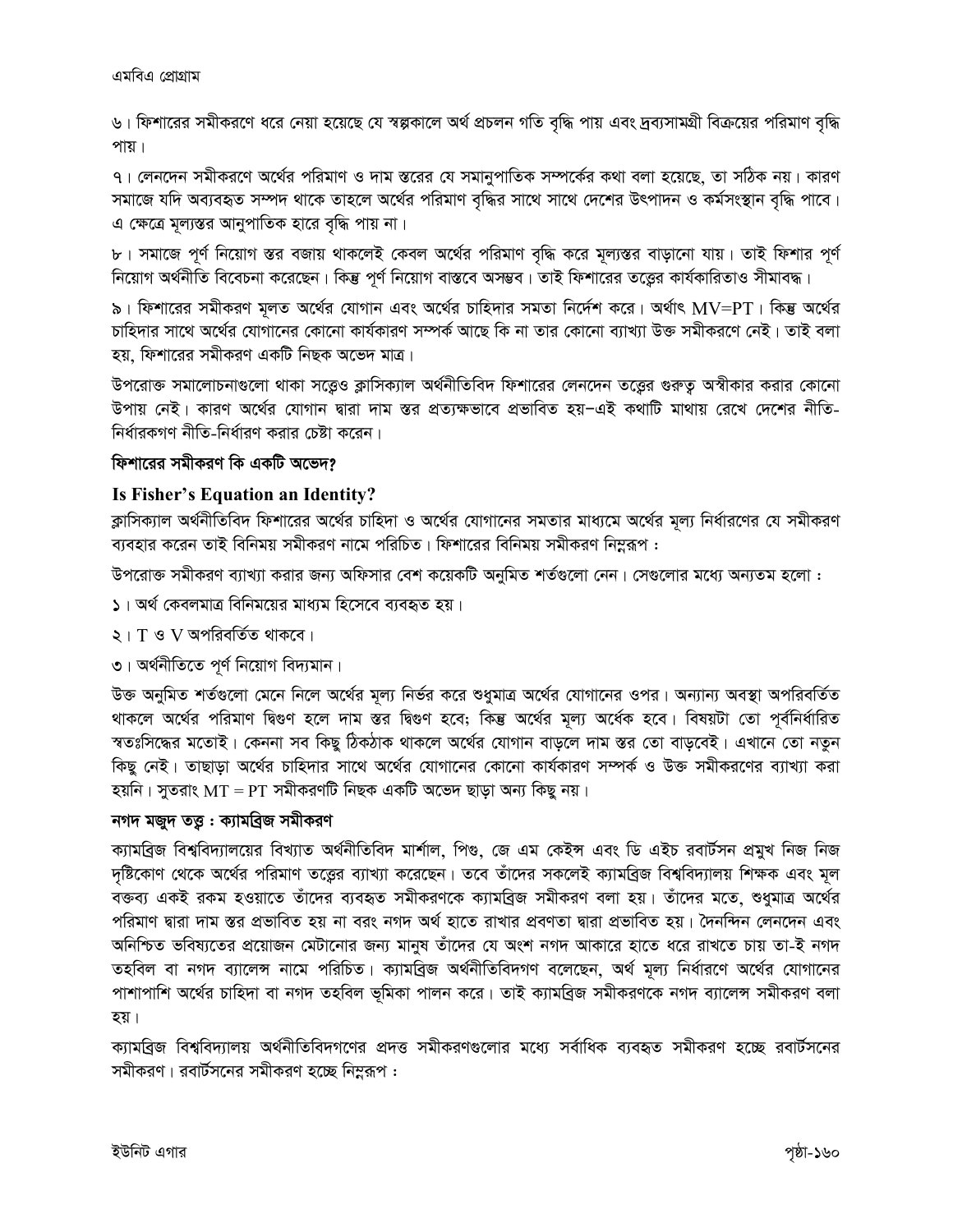উপরোক্ত সমীকরণের বামপক্ষ হচ্ছে অর্থের যোগান এবং P ও T-এর গুণফল হচ্ছে অর্থের চাহিদা। অর্থের চাহিদা ও অর্থের যোগানের সমতার মাধ্যমে অর্থের মূল্য নির্ধারণের কথা বলা হয়েছে। উক্ত সমীকরণ থেকে দুই ধরনের সম্পর্ক পাওয়া যায়। প্রথমত, অর্থের পরিমাণের সাথে দাম স্তরের সম্পর্ক ধনাত্মক এবং অর্থের মূল্যের সম্পর্ক ঋণাত্মক। অর্থাৎ  $\rm K$ এবং  $T$  স্থির থেকে  $M$  বাড়ালে দাম স্তর বাড়ে; কিন্তু অর্থের মূল্য  $(Vm)$  কমে।

দ্বিতীয়ত, নগদ মজুদ কিংবা অর্থের চাহিদার সাথে দাম স্তরের সম্পর্ক বিপরীত; কিন্তু অর্থের মূল্যের সম্পর্ক ধনাত্মক। অর্থাৎ নগদ মজুর বাড়লে দাম স্তর কমে; কিন্তু অর্থের মূল্য বাড়ে।

নগদ মজুর তত্তের সমালোচনা : ক্যামব্রিজ সমীকরণের বেশ কয়েকটি সীমাবদ্ধতা রয়েছে। যেমন :

 $\vert$  । ক্যামব্রিজ সমীকরণে K এবং T কে স্থির ধরা হয়েছে। কিন্তু প্রকৃতপক্ষে K-এর মান স্থির থাকে না এবং T অবশ্যই পরিবর্তনশীল। যদি K এবং T পরিবর্তনশীল হয় তবে অর্থের পরিমাণের সাথে দাম স্তরের সম্পর্ক কীরূপ হবে তার কোনো ব্যাখ্যা ক্যামবিজ সমীকরণে নেই।

২। নগদ মজুর তত্তের বাণিজ্যচক্রের কোনো ব্যাখ্যা দেওয়া হয়নি। অথচ বাণিজ্যচক্রের সমৃদ্ধি ও মন্দার সময় অর্থের পরিমাণ স্থির থাকলেও দাম স্তর বাড়তে বা কমতে পারে।

৩। এই তত্তে বলা হয়েছে অর্থের পরিমাণ বাড়লে দাম স্তর বাড়ে এবং অর্থের পরিমাণ কমলে দাম স্তর কমে। কিন্তু কেন অর্থের পরিমাণ বাড়লে বা কমলে দাম স্তর বাড়ে কিংবা কমে তার কোনো কারণ ব্যাখ্যা করা হয়নি।

৪। ক্যামব্রিজ সমীকরণে অর্থের মূল্য ও দাম স্তর নির্ধারণে অর্থের চাহিদা ও মজুদের ওপর অধিক গুরুত্ব আরোপ করা হয়েছে। কিন্তু অর্থের চাহিদা বলতে এখানে শুধুমাত্র লেনদেন চাহিদার কথা বলা হয়েছে; ফটকা অর্থের চাহিদার কথা বলা হয়নি। অথচ অর্থের ফটকা চাহিদা সুদের হারকে প্রভাবিত করে এবং সুদের হার নগদ মজুদকে প্রভাবিত করে। ক্যামব্রিজ সমীকরণে এই বিষয়টা স্থান পায়নি। তাই ক্যামব্রিজ সমীকরণ একটি সংকীর্ণ তত্তু।

৫। অর্থের চাহিদা ও অর্থের যোগান ছাড়া আয়স্তর, সঞ্চয় প্রবণতা, ভবিষ্যৎ প্রত্যাশা, জনসংখ্যার পরিবর্তন ইত্যাদি বিষয় দ্বারাও দাম স্তর প্রভাবিত হতে পারে। সেই বিষয়গুলো ক্যামব্রিজ সমীকরণে বলা হয়নি।

৬। ক্যামব্রিজ সমীকরণে K-এর নির্ধারক হিসেবে প্রকৃত আয়কে গুরুত্ব দেওয়া হয়েছে। কিন্তু প্রকৃত আয় ছাড়া K আরো অনেক বিষয় দ্বারা প্রভাবিত হয়। যেমন–আয়স্তর, ভোগপ্রবণতা, সুদের হার, আয় বণ্টন, প্রত্যাশা ইত্যাদি।

#### সারসংক্ষেপ

- দাম স্তরের সাথে অর্থের মূল্যের বিপরীতমুখী সম্পর্ক। অর্থাৎ দাম স্তর বাড়লে অর্থের মূল্য কমে এবং দাম স্তর কমলে অর্থের মূল্য বাড়ে;
- দৈনন্দিন লেনদেন এবং অনিশ্চিত ভবিষ্যতের প্রয়োজন মেটানোর জন্য মানুষ তাদের যে অংশ নগদ আকারে হাতে ধরে রাখতে চায় তাই নগদ তহবিল বা নগদ ব্যালেন্স নামে পরিচিত।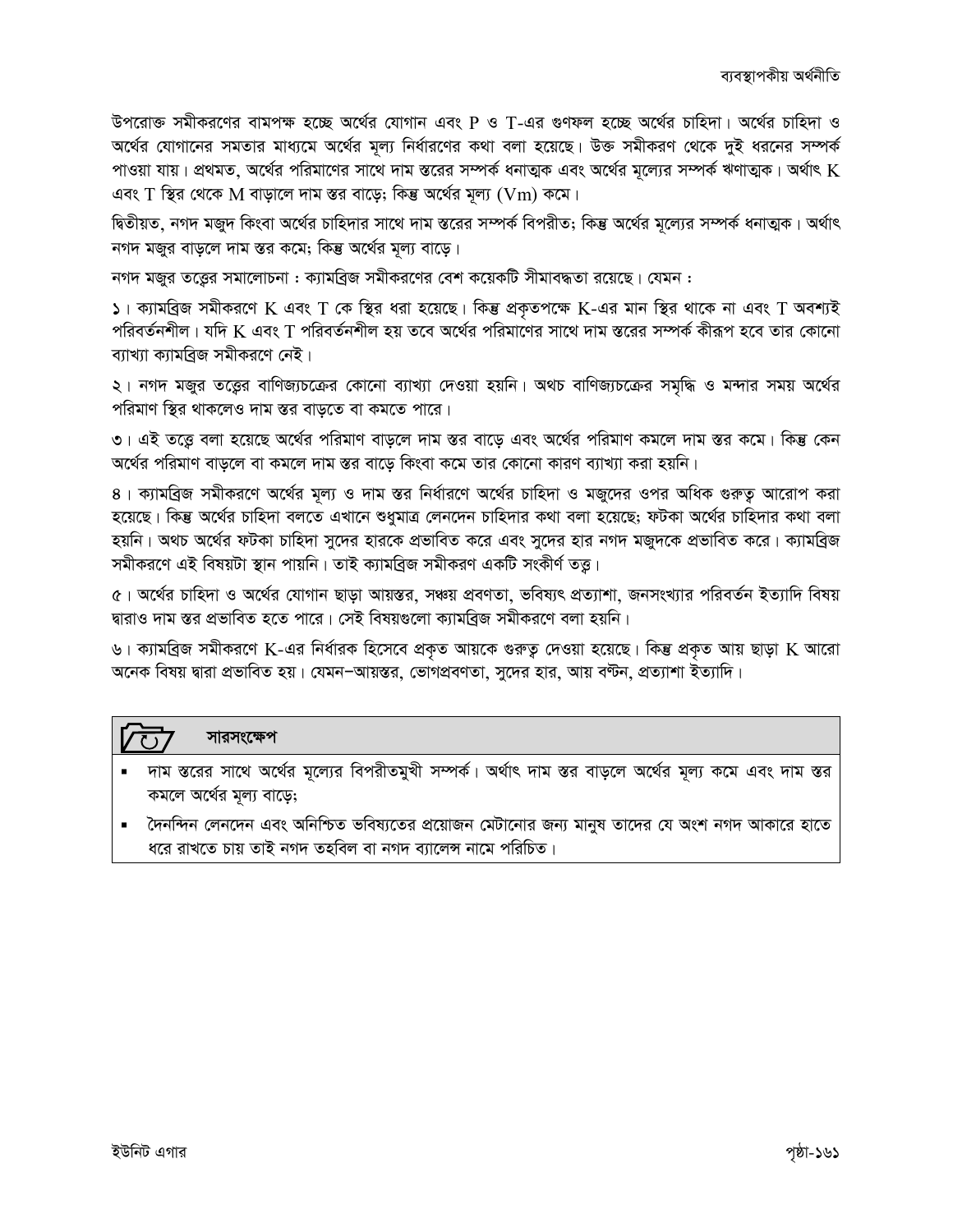#### এমবিএ প্রোগ্রাম





এই পাঠ শেষে শিক্ষাৰ্থীৱা–

- মদ্রাস্ফীতির সংজ্ঞা নির্ধারণ করতে পারবেন;
- মুদ্রাস্ফীতির কারণসমূহ জানতে পারবেন;
- মুদ্রাস্ফীতির প্রভাব অনুভব করতে পারবেন।

### মলপাঠ

#### মুদ্যস্পীতি (Inflation)

মুদ্রাক্ষীতির সঠিক সংজ্ঞা নির্ধারণ কঠিন। বিভিন্ন অর্থনীতিবিদ বিভিন্নভাবে তার সংজ্ঞা দিয়েছেন।

ক্রাউথারের মতে, 'মুদ্রাস্ফীতি এমন একটি অবস্থা, যখন অর্থের মূল্য ক্রমেই কমে, অর্থাৎ দ্রব্যমূল্য ক্রমেই বাড়ে।'

কুলবর্ণের মতে, 'মুদ্রাস্ফীতি এরূপ একটি পরিস্থিতি, যেখানে অত্যধিক অর্থ অল্প দ্রব্যসামগ্রীর পেছনে ধাবিত হয়।'

অধ্যাপক পিগুর মতে, 'যখন উৎপাদনশীলকার্য অপেক্ষা আর্থিক আয় বেশি হারে বৃদ্ধি পায়, তখনই মুদ্রাস্ফীতি দেখা দেয়।'

কেইনন্সের মতে, 'পূর্ণ নিয়োগক্ষেত্রে উৎপাদনের পরিমাণ স্থির থেকে মোট চাহিদা বৃদ্ধির দ্বারা যদি দাম স্তর বাড়ে, তবে তাই হবে প্রকৃত মুদ্রাস্ফীতি।' মুদ্রাস্ফীতির বেশকটি সংজ্ঞা উল্লেখ করা হলো। কিন্তু মুদ্রাস্ফীতি কি এ প্রশ্নের সোজাসুজি একটি উত্তর (সংজ্ঞা) প্রয়োজন। মুদ্রাস্ফীতির যথাসম্ভব সর্বোত্তম সংজ্ঞা হলো, 'সাধারণ দাম স্তরের ক্রমবৃদ্ধির প্রবণতাই হলো মদ্রাস্ফীতি।'

#### মদ্রাস্ফীতির কারণ

মুদ্রাস্ফীতির সাধারণ কারণসমূহ নিম্নে উল্লেখ করা হলো :

১. ঋণের পরিমাণ বৃদ্ধি : বাণিজ্যিক ব্যাংকঋণের প্রসার ঘটাতে পারে। কেন্দ্রীয় ব্যাংক যদি ব্যাংক হারের হ্রাসসহ বিভিন্ন অনুকূল ব্যবস্থা অবলম্বন করে, তবে বাণিজ্যিক ব্যাংক বেশি ঋণ দিতে পারে। বাড়তি ঋণের দ্বারা অর্থের যোগান বাড়ে। কিন্তু উৎপাদন যদি তার সঙ্গে সংগতি রেখে না বাড়ে, তবে মুদ্রাস্ফীতি দেখা দেয়।

**২. ঘাটতি অর্থ সংস্থান :** উন্নয়ন পরিকল্পনার জন্য সরকারকে ঘাটতি অর্থ সংস্থানের ব্যবস্থা করতে হয়। নোট ছাপিয়ে বা ঋণ গ্রহণ করে যখন সরকার প্রকল্প ব্যয় নির্বাহ করে, তখন দাম স্তর বেড়ে যায়।

৩. যুদ্ধ ব্যয় নির্বাহ : যুদ্ধের সময় সরকারকে অতিরিক্ত অর্থ ব্যয় করতে হয়। তখন কাগজি নোট বেশি ছাপানো হয়। যুদ্ধের সময় ভোগ্যশিল্প থেকে যুদ্ধশিল্পে কাঁচামাল ও মূলধন স্থানান্তরিত হয়। ফলে দাম স্তর বাড়ে।

৪. অর্থের প্রচলন গতির বৃদ্ধি : দেশের সামগ্রিক পরিস্থিতির কারণে তথা সমাজে অর্থ ব্যয়ের প্রবণতা বাড়লে অর্থের প্রচলন গতি বাড়ে। ফলে দাম স্তর বাড়ে, অর্থাৎ মুদ্রাস্ফীতি দেখা দেয়।

৫. ট্রেড ইউনিয়নের প্রভাব : শ্রমক্ষেত্রে ট্রেড ইউনিয়নের প্রভাব অনস্বীকার্য। শ্রমিক কল্যাণ বিবেচনা করে ট্রেড ইউনিয়নের নেতারা প্রায়ই মজুরি বৃদ্ধির দাবি জানান। তখন মালিকরা মজুরি বাড়াতে বাধ্য হলে দাম স্তর বাড়ে। অর্থাৎ ব্যয় বৃদ্ধিজনিত মদাক্ষীতি দেখা দেয়।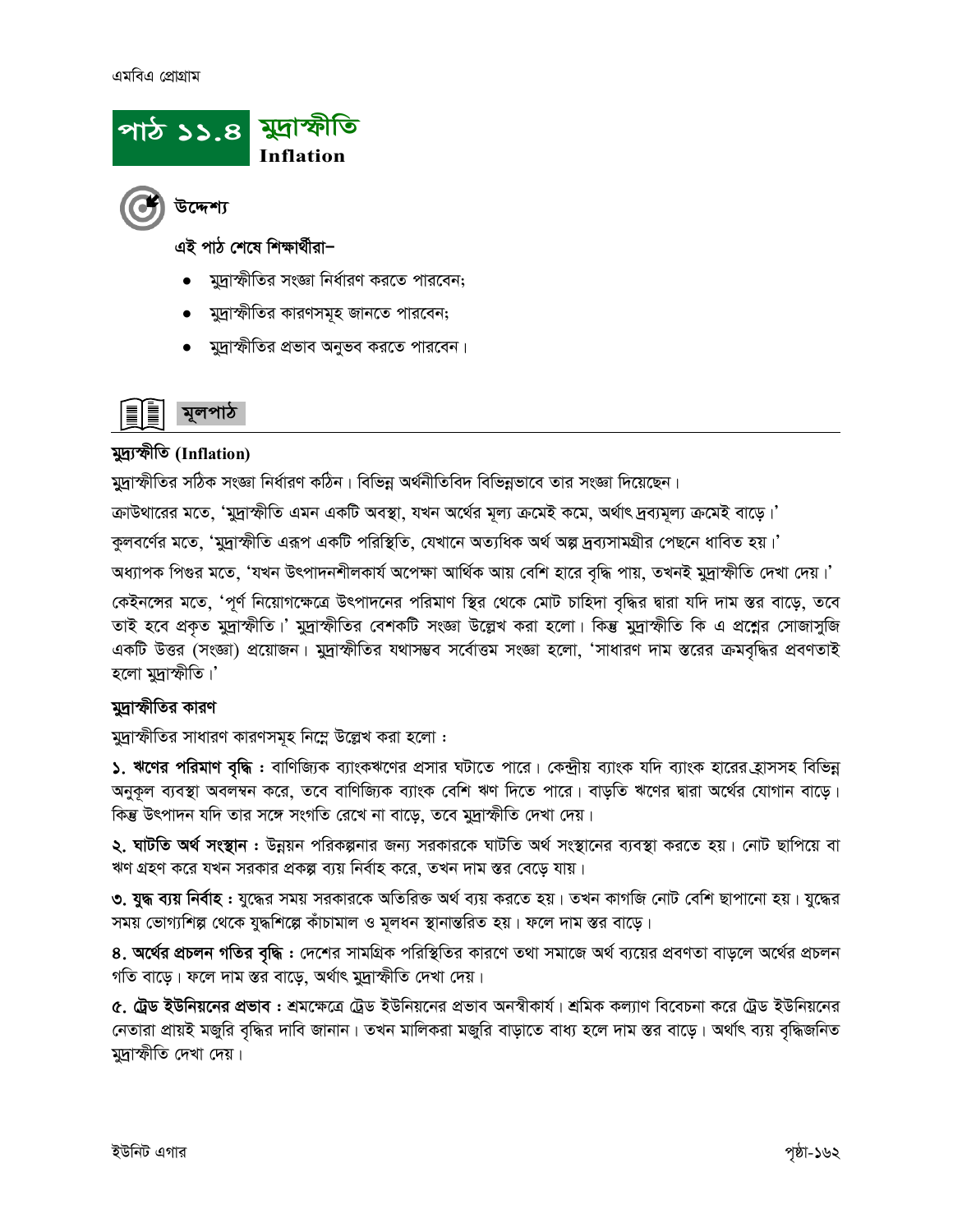৬. মূল্যবান ধাতব পদার্থের যোগান বৃদ্ধি : মূল্যবান ধাতব পদার্থ যেমন 'দক্ষিণ আমেরিকার নতুন বিশ্ব' আবিষ্কৃত হওয়ার পর স্পেনীয়দের দ্বারাই ইউরোপের সর্বত্র ধাতব পদার্থের যোগান বেড়ে গিয়েছিল, তখন তার দ্বারা দাম স্তরও বেড়ে গিয়েছিল।

৭. প্রাকৃতিক দুর্যোগ, জনসংখ্যা বৃদ্ধি ও অর্থনৈতিক অব্যবস্থাপনা : প্রাকৃতিক দুর্যোগে দেশের উৎপাদন ক্ষতিগ্রস্ত হলে, জনসংখ্যা বৃদ্ধির কারণে অতিরিক্ত চাহিদা দেখা দিলে ও প্রশাসনিক অদক্ষতার কারণে যোগান ক্ষতিগ্রস্ত হলে দাম স্তর বাড়ে।

প্রসারিত দৃষ্টিতে কারণগুলোকে দুটি গ্রুপে ভাগ করা যায়-চাহিদা বৃদ্ধিজনিত মুদ্রাস্ফীতি ও ব্যয় বৃদ্ধিজনিত মুদ্রাস্ফীতি। সামগ্রিক চাহিদা বৃদ্ধির কারণে চাহিদাজনিত মুদ্রাস্ফীতি ঘটে। অর্থের যোগান বৃদ্ধি, সরকারি ব্যয় বৃদ্ধি, ভোগ ও বিনিয়োগ চাহিদা বৃদ্ধি এসবের দ্বারা সমাজের চাহিদা বাড়তে পারে। তখন দাম স্তর বাড়ে।

সামগ্রিক যোগান ক্ষতিগ্রস্ত হলে তথা যোগান শকসের কারণে ব্যয় বৃদ্ধিজনিত মুদ্রাস্ফীত দেখা দেয়। শ্রমিক ইউনিয়ন বেশি মজুরি দাবি করলে, একচেটিয়া কারবারির মুনাফার প্রত্যাশা বেড়ে গেলে এবং সম্পদের যোগান-দাম আকস্মিক বেড়ে গেলে ব্যয় বৃদ্ধিজনিত মুদ্রাস্ফীতি দেখা দেয়।

#### মুদ্রাস্ফীতির প্রভাব

#### উৎপাদন ও বিনিয়োগ ক্ষেত্রে প্রভাব

উৎপাদন ও বিনিয়োগ ক্ষেত্রে অনুকূল প্রভাব : উন্নয়ন পরিকল্পনা বাস্তবায়নের সময় ধীরগতিতে যদি মুদ্রাস্ফীতি দেখা দেয়, তবে তা ক্ষতিকর নয়। ধীরে ধীরে দাম স্তর বাড়লে অব্যবহৃত সম্পদ নিয়োগের সম্ভাবনা বাড়ে। প্রাপ্তির প্রত্যাশার ওপর নির্ভর করে উৎপাদকগণ উৎপাদন বাড়ায়। কাজেই মৃদু মুদ্রাস্ফীতি উৎপাদন বৃদ্ধির ক্ষেত্রে ভূমিকা রাখে। মৃদু মুদ্রাস্ফীতি বিনিয়োগের সহায়ক। মূলধনের প্রান্তিক দক্ষতা ও সুদের হারের সমতাস্থলে বিনিয়োগ সিদ্ধান্ত বাস্তবায়িত হয়। মূলধনের প্রান্তিক দক্ষতা নির্ভর করে মূলধনের যোগান দাম ও মূলধন থেকে প্রত্যাশিত আয়ের ওপর। সুদের হার নির্ভর করে অর্থ বাজারের প্রক্রিয়ার ওপর। মুদ্রাস্ফীতি চলাকালে যদি অনুমান করা যায় মূলধনের প্রান্তিক দক্ষতা সূচি অপরিবর্তিত থাকবে এবং মুদ্রাস্ফীতির কারণে প্রকৃত সুদের হার কমবে, তবে বিনিয়োগের পরিমাণ বাড়বে।

উৎপাদন ও বিনিয়োগের ক্ষেত্রে প্রতিকূল প্রভাব : দেশে উল্লফন বা অতি মুদ্রাস্ফীতি দেখা দিলে উৎপাদন ক্ষেত্র ক্ষতিগ্রস্ত হয়। যেমন– (১) ব্যবসায়ীরা অতিরিক্ত লাভের আশায় ফটকা বাজারের আশ্রয় গ্রহণ করে। ফলে প্রকৃত উৎপাদন বিঘ্নিত হয়। (২) অলস-জমার (hoarding) প্রতি জনগণ উৎসাহী হয়। (৩) কালোবাজারি প্রসারিত হয়। (8) সঞ্চয়ের ইচ্ছা কমে, মূলধন গঠন বিঘ্নিত হয়। (৫) বিনিয়োগ ক্ষেত্রে ঝুঁকি গ্রহণ কমে। (৬) বিলাসসামগ্রীর ব্যয়ের প্রবণতা বাড়ে।

#### বন্টন ক্ষেত্রে প্রভাব

**১. নির্দিষ্ট বেতনভোগী : মুদ্রা**স্ফীতির দ্বারা তারা ক্ষতিগ্রস্ত হয়। কারণ তাদের প্রকৃত আয় কমে। নিত্যপ্রয়োজনীয় দ্রব্যসামগ্রীর দাম বেড়ে যাওয়ায় জীবনযাত্রার মান নিচে নেমে যায়।

**২. শ্রমিক শ্রেণি :** তারা ক্ষতিগ্রস্ত হয়। দাম স্তর বৃদ্ধির অনুপাতে মজুরি বাড়ে না। মজুরি বাড়লে দাম স্তর আরো বেড়ে যায়। তবে দেশে ধীরগতিতে মুদ্রাস্ফীতি দেখা দিলে বেকার শ্রমিকদের নিয়োগ পাবার সম্ভাবনা থাকে।

৩. কৃষক শ্রেণি : ভূমিহীন কৃষকরা ক্ষতিগ্রস্ত হয়। কারণ প্রয়োজনীয় দ্রব্যসামগ্রী ক্রয় করার ক্ষমতা তাদের কমে যায়। কিন্তু ধনী কৃষকরা লাভবান হয়। কারণ খাদ্যশস্যের দাম বাড়লে উদ্বৃত্ত ফসল বিক্রি করে তারা লাভবান হয়। উৎপাদন ব্যয় যে হারে বাড়ে, তার তুলনায় ফসলের দাম বেশি হলে তারা লাভবান হয়।

৪. উদ্যোজা ও ব্যবসায়ী শ্রেণি : তারা লাভবান হয়। কারণ মুনাফা অর্জনের সুযোগ এনে দেয় মুদ্রাস্ফীতি। উৎপাদন খরচের তুলনায় উৎপন্ন সামগ্রীর দাম বাড়লে তাদের সুবিধা হবে। অবশ্য অতি-মুদ্রাস্ফীতি দেখা দিলে সেই লাভ বেশি দিন স্থায়ী হতে পারে না।

৫. বিনিয়োগকারী : তাদের মধ্যে কারো লাভ, কারো ক্ষতি। যারা কোম্পানির (উৎপাদন প্রতিষ্ঠানের) শেয়ার কেনে, মৃদু মুদ্রাস্ফীতির সময় কোম্পানির লাভ হলে তারাও লাভবান হয়। অপরদিকে যারা বন্ড বা সঞ্চয়পত্রে অর্থ বিনিয়োগ করে, তারা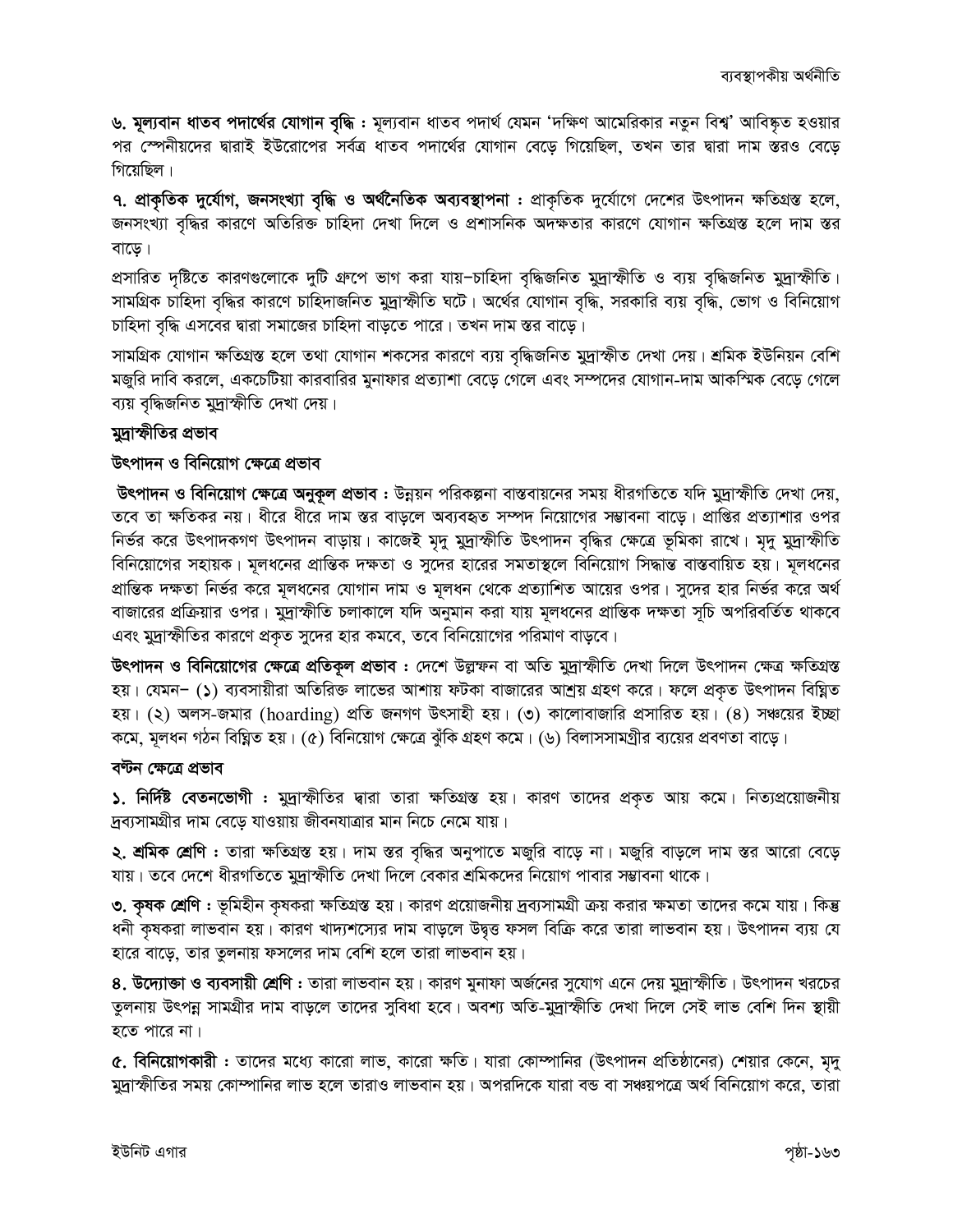*ক্ষতি*গ্রস্ত হয়। কারণ নির্দিষ্ট সময়ের পরে সুদসহ যে অর্থ বন্ডের বা সঞ্চয়পত্রের মালিকরা পায়, মুদ্রাস্ফীতির কারণে তার *g~j¨ K‡g hvq|* 

*৬.* ঋণদাতা ও ঋণগ্ৰহীতা : ঋণদাতা ক্ষতিগ্ৰস্ত ও ঋণগ্ৰহীতা লাভবান হয়। ঋণদাতা যখন ঋণ প্ৰদানের পর নিৰ্দিষ্ট সময়ান্তে স্মাসল ও সুদ পায়, মুদ্রাস্ফীতির কারণে তার মূল্য আগের চেয়ে কমে। অন্যদিকে ঋণগ্রহীতা যখন নির্দিষ্ট সময়ান্তে আসল ও সুদ পায়, মুদ্রাস্ফীতির কারণে তার মূল্য আগের চেয়ে কমে। অন্যদিকে ঋণগ্রহীতা যখন নির্দিষ্ট সময়ের শেষে অর্থ ফেরত *(*দয়, তখন তার মূল্য তার নিকট কমে যাবার কারণে সে লাভবান হয়।

**৭. করদাতা :** তারা লাভবান হয়। কারণ করের পরিমাণ পূর্বের মতো থাকলে মুদ্রাস্ফীতির কারণে সেই কর বাবদ প্রদেয় অর্থের মূল্য কর প্রদানকারীর নিকট কম অনুভূত হয়।

*Av‡jvPbv †\_‡K †`Lv hvq, gy`ªvùxwZi Øviv †KD jvfevb Ges †KD ÿwZMÖ¯Í nq| mvwe©Kfv‡e ejv hvq †h. mvg‡Ri*  $\frac{1}{2}$ কটনক্ষেত্রে মুদ্রাস্ফীতির কারণে অসমতা দেখা দেয় ।

#### *gy`ªvùxwZi mvgvwRK djvdj*

সমাজের ওপর মুদ্রাস্ফীতির প্রতিক্রিয়া ক্ষতিকারক। কারণ মুদ্রাস্ফীতির মাধ্যমে নির্দিষ্ট আয়ের ব্যক্তিবর্গ ক্ষতিগ্রস্ত হয় এবং *ব্যবসায়ীরা লাভবান হয়*। মুদ্রাস্ফীতির কারণে ভোগ কমে যায়। ফলে ভোক্তাদের মধ্যে অসন্তোষ দেখা দেয়। সেই অসন্তোষ পরবর্তীতে সামাজিক বিশৃঙ্খলা ডেকে আনতে পারে। নির্দিষ্ট আয়ের লোকজন যখন মুদ্রাস্ফীতির কারণে ন্যূনতম জীবন যাপন করতে পারে না, তখন নানা প্রকার দুর্নীতির আশ্রয় তারা নেয়। নৈতিকতার অবক্ষয় দেখা দেয়। মুদ্রাস্ফীতির সময়ে সামাজিক শ্ৰেণিভেদ স্পষ্ট হয়ে ওঠে। কাজেই মুদ্ৰাস্ফীতির দ্বারা রাজনৈতিক অসন্তোষ দেখা দেয়, তা সমাজ কাঠামোকে *বিপন্ন করে তোলে।* 

#### *gy`ªvùxwZ wbqš¿‡Yi Dcvq* **(Measures to Control Inflation)**

মুদ্রাক্ষীতি নিয়ন্ত্রণের পদ্ধতিগুলোকে তিনটি গ্রুপে বিভক্ত করা যায়। ক. আর্থিক পদ্ধতি, খ. রাজস্ব পদ্ধতি এবং গ. প্রত্যক্ষ *নি*য়ন্ত্ৰণ পদ্ধতি।

#### *(*ক) আৰ্থিক পদ্ধতি

আর্থিক নীতির মাধ্যমে কেন্দ্রীয় ব্যাংক অর্থের যোগান নিয়ন্ত্রণ করে। ঘাটতি অর্থসংস্থান প্রতিরোধ করে তথা অতিরিক্ত নোট *cÖPjb eÜ K‡i A‡\_©i †hvMvb wbqš¿Y Kiv hvq| ZvQvov eZ©gv‡b evwYwR¨K e¨vsK KZ©"K cÖ`Ë FY n‡jv A‡\_©i †hvMv‡bi eo Ask| FY wbqš¿‡Yi e¨e¯'v Aej¤^b K‡i †K›`ªxq e¨vsK A‡\_©i †hvMv‡bi Ici cÖfve we¯Ívi K‡i Ges মু*দ্রাস্ফীতি প্রতিরোধে সক্ষম হয়।

#### *†K›`ªxq e¨vsK wb¤œwjwLZ Dcv‡q e¨vsKF‡Yi cwigvY wbqš¿Y K‡i :*

#### *(*খ) পরিমাণগত ঋণ নিয়ন্ত্রণ পদ্ধতি

*(*১) ব্যাংক হারের পরিবর্তন : কেন্দ্রীয় ব্যাংক তার ব্যাংক হার বাড়িয়ে দিলে বাণিজ্যিক ব্যাংক কর্তৃক প্রদানযোগ্য ঋণের  $\gamma$ রিমাণ কমবে। মোট অর্থের যোগান তখন কমে।

*(*২) খোলা বাজারে ঋণপত্র বিক্রয় : মুদ্রাস্ফীতির সময় কেন্দ্রীয় ব্যাংক খোলা বাজারে ঋণপত্র বিক্রয় করতে পারে। বাণিজ্যিক ব্যাংক ঋণপত্রের ক্রেতা। তাদের হাত থেকে নগদ অর্থ কেন্দ্রীয় ব্যাংকের হাতে চলে আসে। ফলে বাণিজ্যিক ব্যাংকের ঋণ প্রদান ক্ষমতা কমে।

(৩) নগদ জমার অনুপাতের পরিবর্তন : মুদ্রাস্ফীতির সময় কেন্দ্রীয় ব্যাংক নগদ জমার অনুপাত বাড়ায়। তখন বাণিজ্যিক *ব্যাংকের হাতে নগদ অর্থের পরিমাণ কমে*। ফলে বাণিজ্যিক ব্যাংক বেশি ঋণদান করতে পারে। এভাবে পরিমাণগত ঋণনিয়ন্ত্রণ পদ্ধতিগুলোর দ্বারা মুদ্রাস্ফীতি নিয়ন্ত্রিত হয়।

*¸YMZ FY wbqš¿Y c×wZ : ¸YMZ FY wbqš¿Y c×wZ Abymv‡i †K›`ªxq e¨vsK we‡kl we‡kl †ÿ‡Î FY`v‡bi Ici বিধি-নিষেধ আরোপ করতে পারে। নৈতিক চাপ ও প্রচারের মাধ্যমে বাণিজ্যিক ব্যাংকের ঋণদানের ওপর প্রভাব বিস্তার* করে। তখন ঋণের প্রসার কমে এবং মুদ্রাস্ফীতির চাপ*হ্*যস পায়।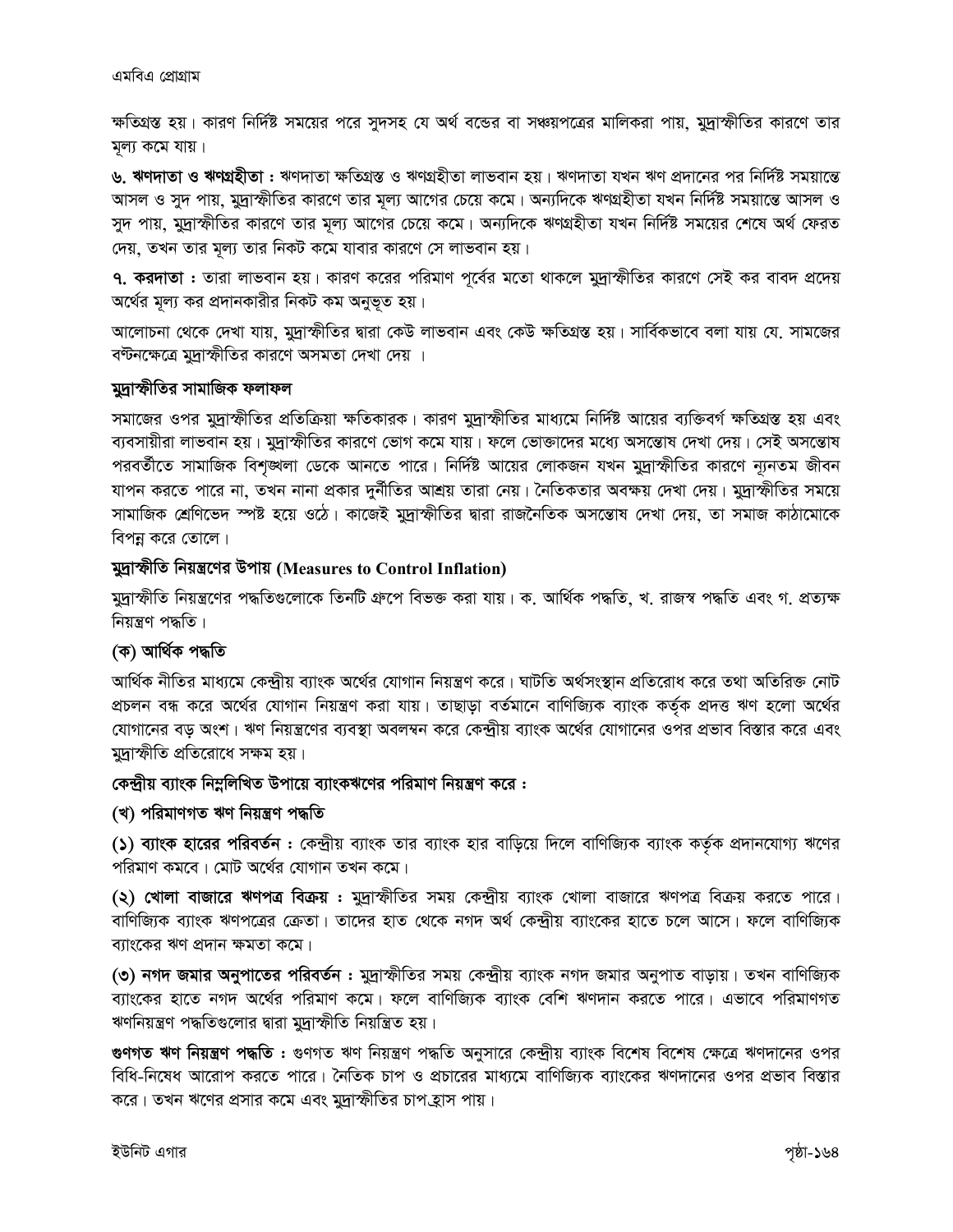### $\sqrt{CD}$  Maneran

- সাধারণ দাম স্তরের ক্রমবৃদ্ধির প্রবণতাই হলো মুদ্রাস্ফীতি;
- মৃদু মুদ্রাস্ফীতি বিনিয়োগের সহায়ক;
- মুদ্রাস্ফীতি নিয়ন্ত্রণের পদ্ধতিগুলোকে তিনটি গ্রুপে বিভক্ত করা যায়। ক. আর্থিক পদ্ধতি, খ. রাজস্ব পদ্ধতি এবং গ.  $\blacksquare$ প্ৰত্যক্ষ নিয়ন্ত্ৰণ পদ্ধতি।